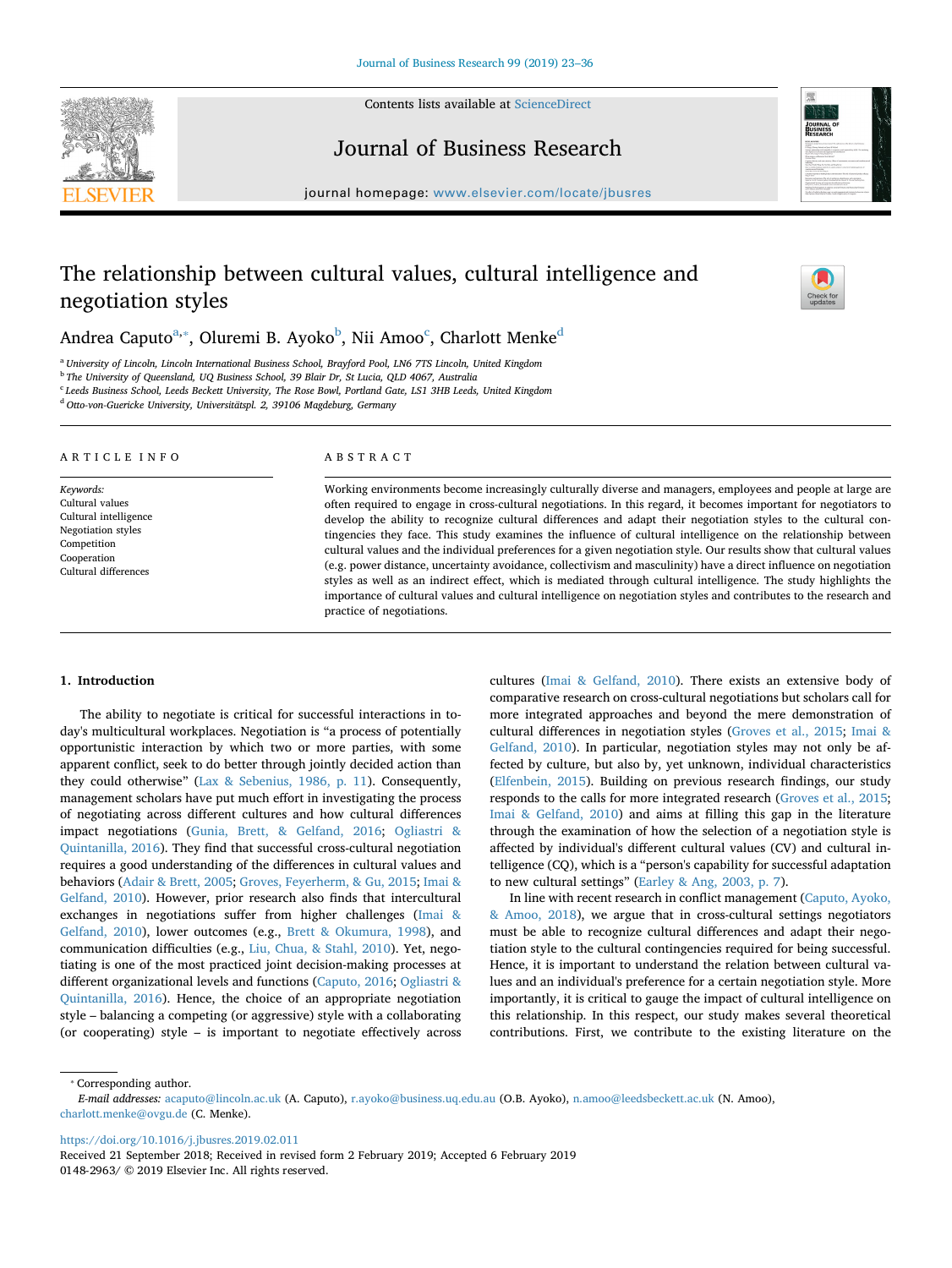determinants of negotiation styles by examining the direct effects of cultural values and CQ on two particular negotiation styles, i.e., the cooperative and the competitive negotiation style. Second, we also investigate the mediating role of CQ on the relation between cultural values and negotiation styles. Third, we expand the research on CQ by operationalizing it as a second order composite construct, answering the call for studies by [Ott and Michailova \(2018\)](#page-12-11) to further investigate CQ's role as a mediator variable.

## **2. Theoretical framework and research hypotheses**

### *2.1. Negotiation styles*

As previously mentioned, [Lax and Sebenius \(1986\)](#page-12-0) define negotiation as a process of potentially opportunistic interaction by which two or more parties with some apparent conflict seek to do better through jointly decided action. Similarly, [Lewicki, Saunders, and Barry \(2014\)](#page-12-12) define a negotiation situation by the following characteristics: a) two or more independent parties; b) a conflict of interest; c) the choice of all parties to negotiate to achieve better outcomes; d) a process of give and take, e) tangible and intangible issues to negotiate, and f) an interest in the relationship with the other parties. Both definitions of negotiations are grounded in the dual concern model ([Pruitt & Rubin, 1986](#page-13-0)). Accordingly, negotiating individuals face two dual concerns along a continuum ranging from the *self-concern*, i.e. to pursue and defend their own interests, and the *other-concern*, i.e. to foster or uphold a positive relationship with the other parties. When negotiators lean more toward the self-concern, they will put their own interest first, which results in a fixed-sum situation ([Pruitt & Rubin, 1986](#page-13-0)). In this respect, negotiators will claim value for themselves through competitive behaviors ([Lax &](#page-12-0) [Sebenius, 1986](#page-12-0)). In contrast, when negotiators are inclined more toward the other-concern, their interest in the relationship with the other parties will make them engage in value creating and cooperative approaches ([Lax & Sebenius, 1986\)](#page-12-0). Thus, negotiators are found to swing between cooperation and competition and even do so during the same negotiation ([Olekalns & Smith, 2003\)](#page-12-13) because they often have mixed motives ([Kong,](#page-12-14) [Dirks, & Ferrin, 2014](#page-12-14)), despite their general tendency toward either end of the self/other concern continuum [\(De Dreu & Boles, 1998](#page-12-15)).

Following this dichotomy, this study will concentrate on the competitive and cooperative negotiation styles. On the one hand, the competitive negotiation styles involve the use of distributive or combative tactics, such as threats, false promises, misrepresentation of positions, bluffing, selective disclosure, and sometimes deception to force concessions from the other parties ([Lewicki & Robinson, 1998](#page-12-16)). Negotiators, who adopt competitive negotiation styles, assume that the negotiation is a fixed-sum game and that a gain of a party is a loss for the other (winlose). On the other hand, the cooperative negotiation style, also referred to as integrative or problem-solving style, involves the use of tactics to increase cooperation and information exchange with the other party. Negotiators approach the negotiation as a problem to solve and see the process as joint decision-making. They honestly discuss the interests, preferences and needs of the all parties and try to find a solution that mutually benefits all (win-win) ([Harinck & De Dreu, 2004](#page-12-17)).

### *2.2. Negotiation styles and cultural values*

Prior research has revealed that individuals differ in their general preferences as well as in their negotiation preferences and that such differences are culture specific ([Elfenbein, 2015](#page-12-8); [Gunkel, Schlaegel, &](#page-12-18) [Taras, 2016;](#page-12-18) [Sharma, Bottom, & Elfenbein, 2013\)](#page-13-1). However, not all individuals within one culture are alike. For example, in a collectivistic society, there might be individuals who are allocentric (i.e. they express characteristics of collectivism) and others who are idiocentric (i.e. they express characteristics of individualism). These within-cultural variations, which occur at the individual level, may have a substantial impact on how people negotiate. While several studies have investigated

the impact of cultural differences on negotiation processes and outcomes (e.g., [Adair & Brett, 2005;](#page-11-0) [Gelfand et al., 2013;](#page-12-19) [Gelfand &](#page-12-20) [Christakopoulou, 1999;](#page-12-20) [Vieregge & Quick, 2011\)](#page-13-2), they have mostly focused on the comparison between different cultures. We argue that a major shortcoming of this previous research in this field is the assumption that only nationality determines cultural values while overlooking within-country variations. Additionally, such previous research has failed to provide a systematic approach to the relationship between cultural values and certain negotiation styles ([Vieregge & Quick, 2011](#page-13-2)). In line with recent research that highlights the importance of individual differences in negotiation (e.g., [Elfenbein, 2015;](#page-12-8) [Sharma et al., 2013](#page-13-1)), we believe that measuring cultural values at the individual level allows for a more nuanced understanding of the individual differences in negotiation styles within and across cultures.

Past research provides several prominent frameworks to understand and measure cultural values. For example, the GLOBE study ([House,](#page-12-21) [Hanges, Javidan, Dorfman, & Gupta, 2004\)](#page-12-21) investigates culture and leadership in 61 nations and identified nine cultural competencies: performance orientation, future orientation, assertiveness, power distance, humane orientation, institutional collectivism, in-group collectivism, uncertainty avoidance, and gender egalitarianism ([House](#page-12-21) [et al., 2004\)](#page-12-21). Similarly, [Schwartz \(2006\)](#page-13-3) analyzed data from 73 countries and finds seven distinct cultural value orientations (i.e., harmony, mastery, embeddedness, affective autonomy, intellectual autonomy, and egalitarianism, and hierarchy) that he groups into three contrasting cultural value dimensions.

In contrast to these two frameworks, the work by [Hofstede \(1980,](#page-12-22) [2001\)](#page-12-22) includes fewer cultural dimensions and, therefore, has been criticized for oversimplifying culture. He surveyed employees of one single multinational corporation and first identified five cultural dimensions (power distance, uncertainty avoidance, individualism/collectivism, masculinity/femininity, and long term/short term orientation) and from subsequent research includes one additional dimension (indulgence/restraint). While some scholars argue that Hofstede's original sample fails to capture how culture evolved over time and neglects within-country cultural differences (e.g., [Kirkman, Lowe, &](#page-12-23) [Gibson, 2006\)](#page-12-23), it is still the most frequently applied framework by researchers, particularly in negotiation [\(Adair & Brett, 2005;](#page-11-0) [Adair,](#page-11-1) [Hideg, & Spence, 2013;](#page-11-1) [Kirkman et al., 2006;](#page-12-23) [Vieregge & Quick, 2011](#page-13-2)). For this reason, we employ [Hofstede's \(1980\)](#page-12-22) cultural framework and follow his definition of culture as "the collective programming of the mind that distinguishes the members of one group or category of people from others" (p. 25).

As a collective phenomenon, culture resides in more or less conscious values and norms ([Hofstede, 2001\)](#page-12-24). The cultural dimensions framework by [Hofstede \(1980\)](#page-12-22) became popular for several reasons. First, its dimensions not only cover but also extend other major conceptualizations of culture. For example, [Kirkman et al. \(2006\)](#page-12-23) reviewed research on culture published after [Hofstede's \(1980\)](#page-12-22) framework and concluded that large-scale studies have de facto maintained or extended Hofstede's findings rather than contradicted. In addition, Hofstede's framework is empirically derived whereas several other cultural constructs remain theoretical [\(Yoo, Donthu, & Lenartowicz, 2011](#page-13-4)). Additionally, his research provides quantitative data on cultural values and, hence, allows researchers to easily differentiate between cultures ([Yoo et al., 2011\)](#page-13-4). Accordingly, scholars across different research disciplines have applied and validated Hofstede's framework and find it to be the most important theory of culture [\(Kirkman et al., 2006](#page-12-23); [Yoo](#page-13-4) [et al., 2011](#page-13-4)). Finally, adopting this intensively used framework allows researchers to compare and relate their findings to previous and future research on the subject.

Even though Hofstede's framework of cultural dimensions provides numerous benefits for researchers, using national culture to explain individual differences and behaviors would be faulty ([Yoo et al., 2011\)](#page-13-4) because national culture mirrors generalized values, norms, beliefs, and behaviors based on exogenous regional demographics and, hence, is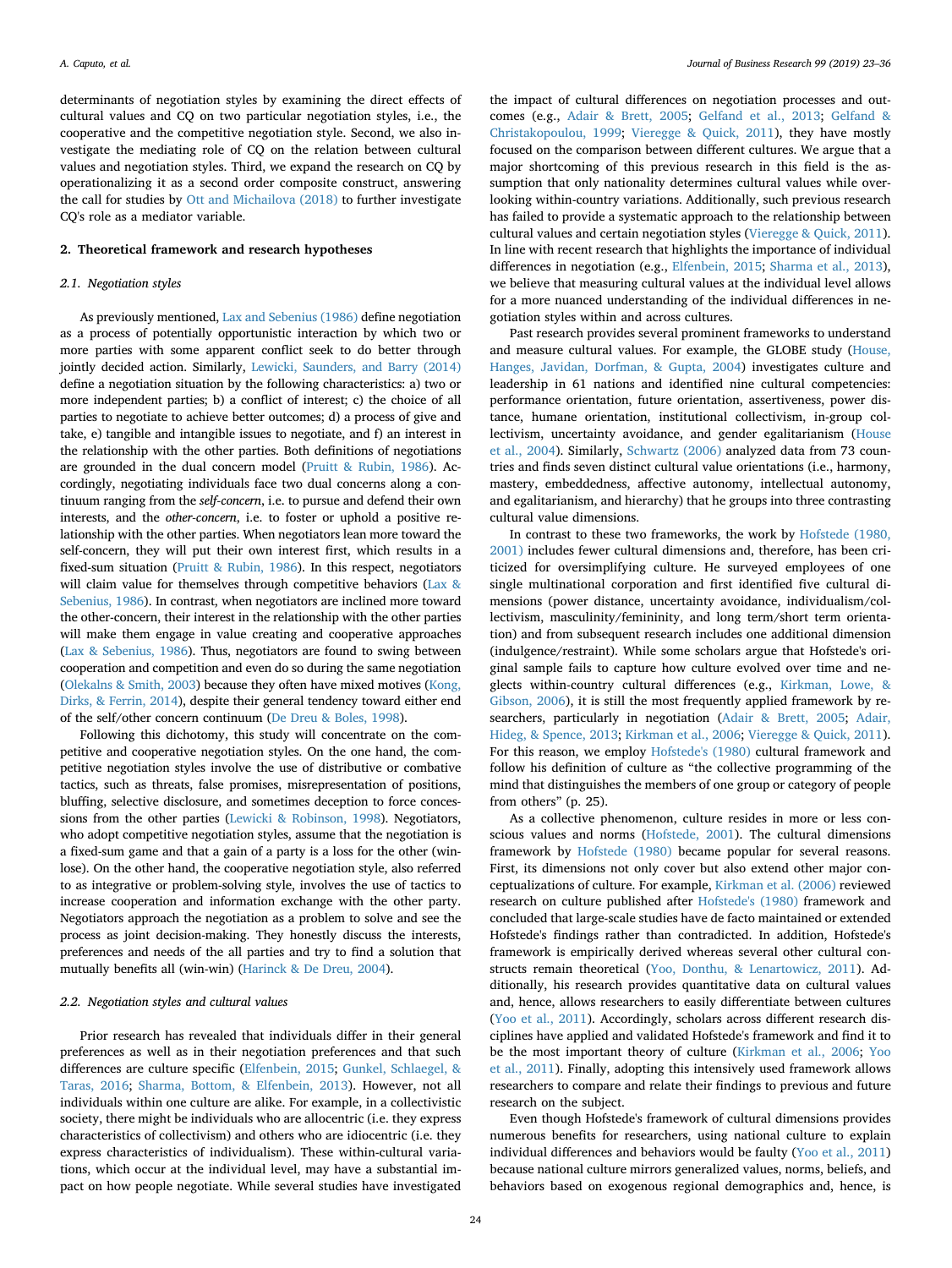similar to stereotyping. There might be variations in cultural values across the individuals within one regional area. Thus, researchers, managers, and policy makers should account for these specific cultural variations before drawing conclusions, inferring behavioral expectations, and making decisions. To date, it is even more imperative to measure culture at the individual level because Hofstede's data were collected decades ago when organizational environments were still somewhat representative of national characteristics. However, due to increased mobility and modern communication systems, the composition of people in one country and their values have strongly changed and one can no longer assume that people with the same national boundaries share the same cultural values. Accordingly, scholars request future studies to address these limitations of Hofstede's cultural value framework (e.g., [Tu, 2014\)](#page-13-5). To overcome these limitations, [Yoo](#page-13-4) [et al. \(2011\)](#page-13-4) developed an individual-level measure of Hofstede's five cultural dimensions. This measure allows scholars to directly assess the cultural values of an individual, rather than inferring them from national-level scores provided by Hofstede's research (e.g., [Caputo et al.,](#page-12-10) [2018\)](#page-12-10). For the purpose of this study, we use this approach and measure cultural values at the individual level and, thereby, we contribute to research on individual differences in negotiations. In the following, we elaborate more on Hofstede's cultural values and derive our first hypotheses about how the cultural values relate to both negotiation styles described earlier (i.e., the cooperative and the competitive negotiation style).

### *2.2.1. Power distance*

[Hofstede \(2001\)](#page-12-24) defines Power Distance as the extent to which the less powerful members of an organization expect and accept that power is distributed unequally ([Hofstede, 2001\)](#page-12-24). In other words, Power Distance describes the degree to which both followers and leaders disapprove or endorse power inequalities in their society. On the one hand, people with low Power Distance cultural values consider equal opportunities and general equality to be highly important and desirable. Even though people may have a different status in society, the use of power should be based on ethical criteria in order to be legitimate ([Hofstede, 2011](#page-12-25)). On the other hand, people with high Power Distance cultural values consider inequality as fundamentally good. They believe that everyone has a place in the hierarchy of society that needs no further justification.

Only few studies examine the impact of Power Distance on an individual's preference of negotiation styles. For example, negotiators from power distant cultures (Asian) tend to apply more power-related strategies, while negotiators from egalitarian cultures (European) prefer negotiation behaviors that spread power ([Graf, Koeszegi, &](#page-12-26) [Pesendorfer, 2012\)](#page-12-26). We argue that high Power Distance suggests that both the strong and the weak individuals will accept the unequal distribution of power distribution on the society. Therefore, the more powerful individuals would most likely make use of their power and show dominant behavior over the weak, believing in such approach to be legitimate. In contrast, the weak individuals in cultures with high Power Distance will accept the dominant behavior of the more powerful people. Similarly, we argue that individuals in cultures with lower Power Distance will rather use cooperative negotiation styles. Thus, they will not accept dominant behavior but, instead, consider others at an equal level and, therefore, show solidarity. Since inequalities are undesirable to individuals with low Power Distance values, negotiation partners will strive to find outcomes that are beneficial for all involved parties. In order to achieve such outcomes, they need to cooperate. Thus:

<span id="page-2-0"></span>**Hypothesis 1a.** Power Distance is positively related to a competitive style of negotiation.

<span id="page-2-1"></span>**Hypothesis1b.** Power Distance is negatively related to a cooperative style of negotiation.

#### *2.2.2. Uncertainty avoidance*

Uncertainty Avoidance relates to the extent to which society tolerates ambiguity and the degree to which its members feel comfortable in ambiguous, uncertain, and unstructured situations ([Hofstede, 2001\)](#page-12-24). People characterized by low values of Uncertainty Avoidance tend to accept and even embrace uncertainty in their lives and perceive less stress and anxiety. They also tolerate if people deviate from expectations, favor new ideas, dislike rules, and are not afraid of change. On the contrary, individuals with high Uncertainty Avoidance are uncomfortable when change happens. Consequently, they experience higher levels of stress and anxiety and more often express their need for clarity and structure. They need to trust and have confidence in the other party at the negotiation table to reduce the risk in the relationship ([Graham, Kim, Lin, & Robinson, 1988\)](#page-12-27). As such, transparency is valued and expected. In negotiations, individuals expressing higher Uncertainty Avoidance are expected to share information and communicate more openly during the negotiation, tending to adopt a cooperative style to obtain the desired outcome and preserve the relationship with the other party [\(House et al., 2004](#page-12-21); [Saorín-Iborra & Cubillo, 2016](#page-13-6)). They will rather avoid competition and prefer to cooperate with the other parties involved, to limit the risk associated with the higher perception of uncertainty [\(Tversky & Kahneman, 1974\)](#page-13-7). Conversely, it is expected that individuals with low Uncertainty Avoidance will more often engage in competitive and riskier conflict management and negotiation styles. For example, [Saorín-Iborra and Cubillo \(2016\)](#page-13-6) found that the higher the Uncertainty Avoidance the greater the use of time pressure aggressive tactics are used by negotiators. Thus:

<span id="page-2-2"></span>**Hypothesis 2a.** Uncertainty Avoidance is negatively related to a competitive style of negotiation.

<span id="page-2-3"></span>**Hypothesis 2b.** Uncertainty Avoidance is positively related to a cooperative style of negotiation.

### *2.2.3. Collectivism vs. individualism*

Collectivism describes how individuals are integrated into primary groups. In contrast to individuals from individualistic cultures, people living in cultures with high collectivistic values have a great preference for maintaining harmony. They favor the members of their own ingroup over out-group members. The relationship ties between these individuals are close and group members takes care of each other ([Hofstede, 2001\)](#page-12-24). Past empirical research on the influence of Collectivism on the choice of negotiation styles is contradictory and, instead of having measured the degree of Collectivism, researchers inferred it from the individual's nationality. Evidence exists that collectivism is negatively related to pretending, deceiving, and lying tactics ([Banai](#page-11-2) [et al., 2014\)](#page-11-2), which, in turn, are associated with competitive negotiation styles ([Lewicki et al., 2014\)](#page-12-12). There is further evidence that individuals from collectivistic cultures less often chose unethically and competitive negotiation styles compared to people from individualistic cultures [\(Rivers & Volkema, 2013](#page-13-8)). This finding is in line with [Hofstede's \(2001\)](#page-12-24) description that individuals embedded in collectivistic cultures have a stronger consciousness for the group. Thus, such individuals think "we" and behave in favor of the group, which is necessary to foster integrative negotiations [\(Cai, Wilson, & Drake, 2000](#page-12-28); [Caputo, 2016](#page-12-7); [Traavik, 2011\)](#page-13-9), and we expect that such individuals will prefer the cooperative style in negotiations. For example, on the other end of the spectrum, negotiators adhering to individualistic cultural values were expected to be engaging with more competitive tactics, such as time pressure [\(Saorín-Iborra & Cubillo, 2016](#page-13-6)), are affected by the fixed-pie bias, meaning they tend to interpret the negotiation in a competitive way ([Gelfand & Christakopoulou, 1999\)](#page-12-20), and are considered to be more concerned with their own interests ([Brett &](#page-12-5) [Okumura, 1998\)](#page-12-5). Thus:

<span id="page-2-5"></span><span id="page-2-4"></span>**Hypothesis 3a.** Collectivism is negatively related to a competitive style of negotiation.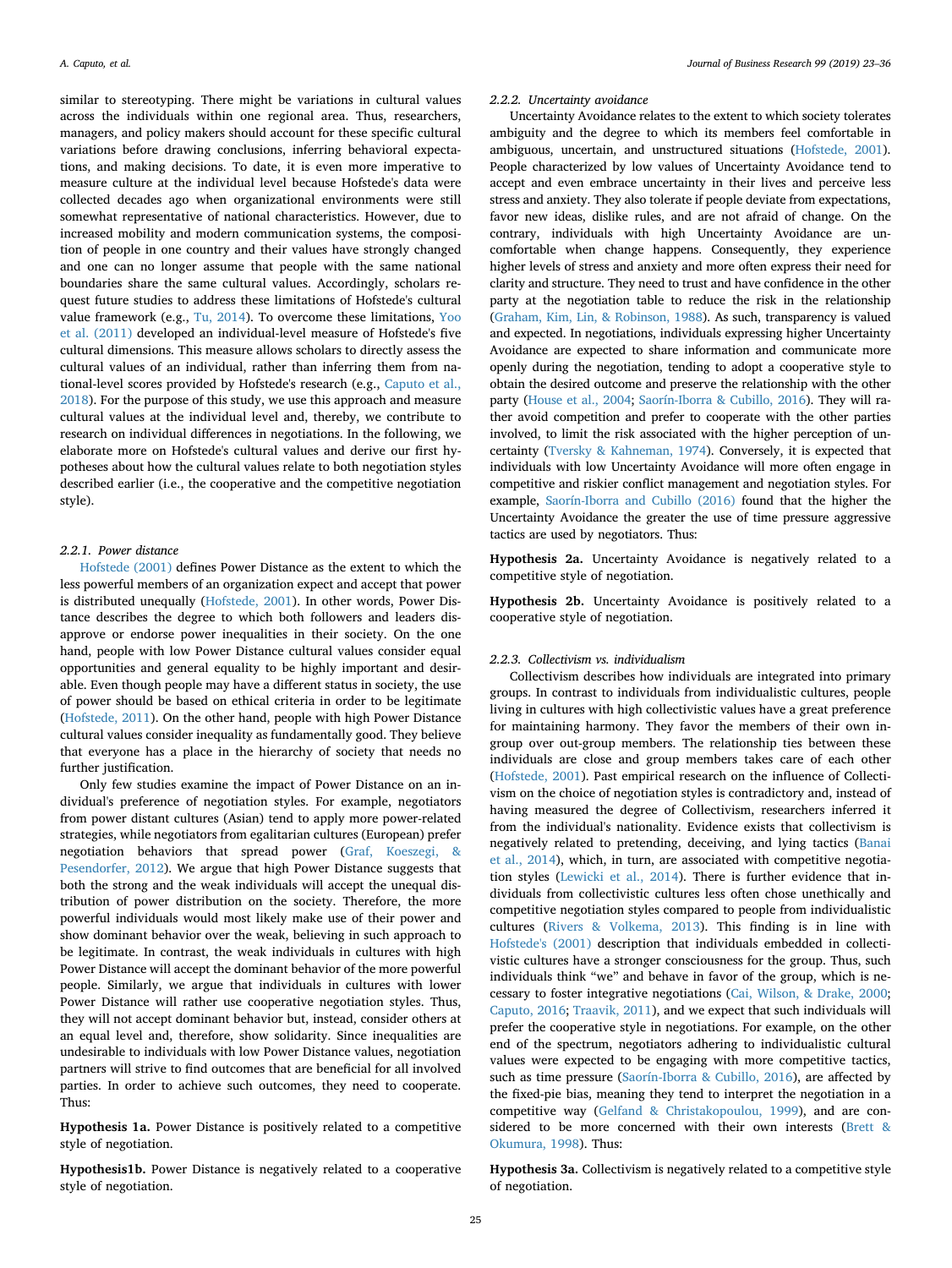**Hypothesis 3b.** Collectivism is positively related to a cooperative style of negotiation.

### *2.2.4. Masculinity vs. femininity*

As [Hofstede \(1980, 2001\)](#page-12-22) argued, the cultural dimension of Masculinity-Femininity describes the division between emotional roles and gender roles. On the one hand, in masculine cultures men are thought to be assertive and ambitious, whereas women are more caring. Such cultures place a greater emphasis on work than on family and admire the strong. Consequently, individuals with masculine cultural values tend to be more assertive and competitive, and roles of achievement, control, and power are constantly reinforced ([Hofstede, 2001\)](#page-12-24). On the other hand, feminine cultural values are associated with greater equality of emotional and gender roles. Both, men and women are modest and caring, the balance of work and family is sought, and sympathy for the weak is expressed. In conflict management and negotiation studies, masculinity is expected to be connected with competitive styles, while on the opposite femininity seems to be connected with cooperative styles ([Nelson, Bronstein, Shacham, & Ben-Ari, 2015](#page-12-29)). Thus:

<span id="page-3-0"></span>**Hypothesis 4a.** Masculinity is positively related to a competitive style of negotiation.

<span id="page-3-1"></span>**Hypothesis 4b.** Masculinity is negatively related to a cooperative style of negotiation.

#### *2.2.5. Long-term vs. short-term orientation*

Long-term Orientation, as opposed to Short-term Orientation, describes how people maintain links with the past and deal with the present and the future. Individuals expressing long-term cultural values place a great emphasis on the future and expect that their most important lifetime events are yet to come. Therefore, they will more easily adapt their traditions and ethical values to situational changes. To achieve their future goals, they are more perseverant and show a tendency toward thrift and hard work. Contrary, individuals with shortterm oriented cultural values uphold their traditions and are skeptical toward social changes [\(Hofstede, 2001\)](#page-12-24). Now turning to the context of negotiations, we argue that individuals of long-term oriented cultures will prefer styles that are prone to cooperation. This is because, as longterm oriented cultures tend to prefer long-term gain, negotiators belonging to such cultural values will tend to value the relationship more than the outcome and, hence, will cooperate with the other party whenever possible. Conversely, as short-term oriented cultures prefer short-term gain, we expect that individuals from such cultures will have a greater preference for competition in negotiations, as they may perceive higher immediate gains ([Lewicki et al., 2014\)](#page-12-12). Thus:

<span id="page-3-2"></span>**Hypothesis 5a.** Long-term Orientation is negatively related to a competitive style of negotiation.

<span id="page-3-3"></span>**Hypothesis 5b.** Long-term Orientation is positively related to a cooperative style of negotiation.

### *2.3. Negotiation styles and cultural intelligence*

There is evidence that successful interactions between members of different cultures require cultural intelligence (CQ). Following [Groves](#page-12-30) [and Feyerherm \(2011\)](#page-12-30), the concept of CQ gained increasing attention because other existing theories of capabilities, e.g., cognitive, emotional, or social intelligence, do not offer a complete explanation in cross-cultural situations where people interact with others that adhere to different societal values and norms. In this vein, [Caputo et al. \(2018\)](#page-12-10) have shown that cultural intelligence moderates the relationship between cultural orientations and conflict management styles. Even though concepts such as cognitive and emotional intelligence help the individual to understand various information this does not imply that such information will automatically be helpful in social interactions, especially in cross-cultural interactions. Having a high level of interpersonal skills in one's own culture does not necessarily mean that one can easily adapt to other people with a different cultural background.

The concept of cultural intelligence has already proven to be an important factor for management and organization studies [\(Triandis,](#page-13-10) [2006\)](#page-13-10). To date, CQ has been studied across various domains, including team work [\(Adair et al., 2013](#page-11-1)), decision-making ([Ang et al., 2007](#page-11-3)), leadership ([Groves & Feyerherm, 2011](#page-12-30)), knowledge management ([Vlajčić, Caputo, Marzi, & Dabić, 2018](#page-13-11)), and conflict management ([Caputo et al., 2018\)](#page-12-10). It is somewhat surprising that scholars researching negotiation have not given much attention to this concept ([Imai & Gelfand, 2010](#page-12-4)). In this regard, [Aycan and Gelfand \(2012\)](#page-11-4) encouraged scholars to explore the link between CQ and negotiation and to endorse the suggestions that the negotiator's cognitive ability increases the chance of win-win results in negotiations ([Barry &](#page-11-5) [Friedman, 1998](#page-11-5)).

As described by [Earley and Ang \(2003\),](#page-12-9) CQ is a multifaceted construct consisting of four elements: (i) metacognitive CQ, (ii) cognitive CQ, (iii) motivational CQ, and (iv) behavioral CQ. First, metacognitive CQ describes an individual's conscious awareness of the cultural interactions and, within such situations, the ability to identify own and other people's thoughts and to strategize. Second, cognitive CQ reflects an individual's knowledge of a cultural group's values, beliefs, and norms and is the degree of understanding their importance and impact on social interactions across cultures, especially in situations of doing business. The third element, motivational CQ, reflects an individual's interest, drive, directed energy, and willingness to learn about cultural differences. It therefore very much involves intrinsic motivation, i.e., the personal enjoyment derived from culturally diverse situations, extrinsic motivation, i.e. the tangible benefits of culturally diverse experiences, and self-efficacy, i.e., the confidence that one can act effectively and be successful in cross-cultural encounters. Finally, behavioral CQ is an individual's ability to choose the appropriate verbal and physical actions and thereby, to effectively accomplish her goals when interacting with people from different cultures.

Given the above, difficult interactions such as negotiations can threaten the productivity and other outcomes in culturally diverse settings (e.g., [Mannix & Neale, 2005\)](#page-12-31). We propose that CQ may mitigate such difficulties especially when values and beliefs differ (e.g., [Brett,](#page-12-32) [2007;](#page-12-32) [Jehn, 1995;](#page-12-33) [Lewicki et al., 2014\)](#page-12-12). In a multi-cultural situation, an individual with high CQ is able to better understand cultural differences and, thereupon, to adapt the behavior to "fit in" with these different values, norms, and beliefs. Thereby, this person is more likely to be accepted by the others and, consequently, will feel more accepted. Such mutual dynamics can foster the comfort of everyone in these worksetting and eases the boundaries of potential differences and conflicts. For example, we propose that a culturally intelligent negotiator may easily adapt to the local customs and understand how Japanese negotiators may prefer to share information directly, whereas French negotiators prefer a more direct style of communication. Similarly, the same culturally intelligent negotiator may understand the dynamics of a foreign culture and deploy appropriate tactics in terms of sweet-talk and logrolling.

Very few studies have related CQ with negotiation styles. In a recent empirical study, [Imai and Gelfand \(2010\)](#page-12-4) found that individuals with higher CQ have a greater motivation to cooperate compared to those with lower CQ. They also discovered that in two-party negotiations between individuals with higher behavioral and metacognitive CQ the individuals engage more often in effective sequences of integrative-information behaviors than do negotiators with lower CQ. Thus, we expect that negotiators who are more cooperative and possess a higher CQ are more likely to adopt negotiation strategies that are more integrative. With a cross-cultural negotiation experiment, [Groves et al.](#page-12-3) [\(2015\)](#page-12-3) delivered first evidence supporting our assumption. They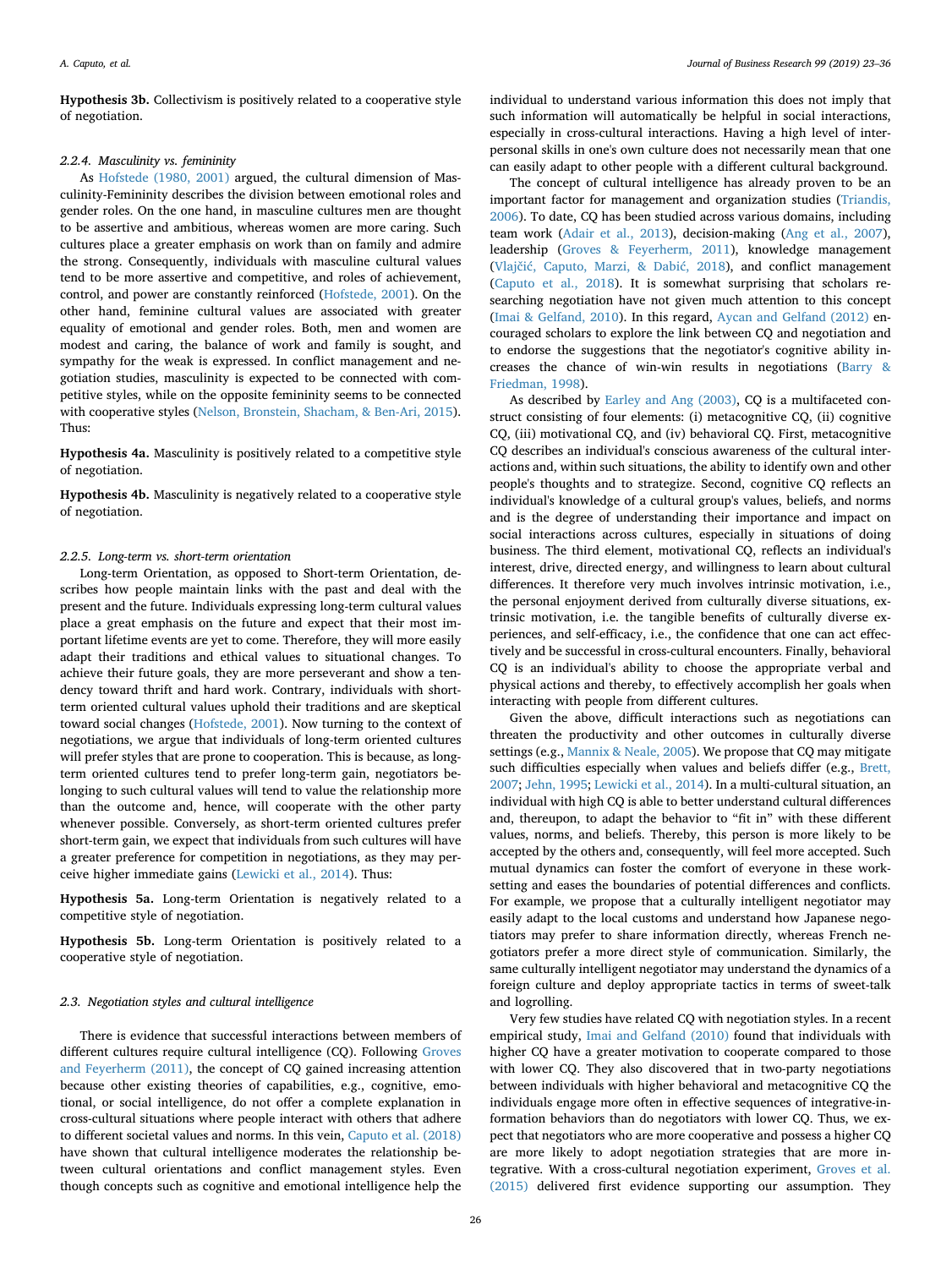showed that CQ predicted negotiation performance and, in particular, that high levels of CQ were positively related to cooperative negotiation styles.

Evidence from prior research on negotiation posited that each style has some attributes inferred from the individual and her attributes and characteristics (e.g., [Elfenbein, 2015](#page-12-8); [Sharma et al., 2013\)](#page-13-1). Such individual traits and attitudes are also affected by the cultural differences and cultural values of the involved parties, which, in turn, can affect their understanding of the negotiation situation. Thus, we argue that CQ, as a second order four-dimensional construct, mediates the relation between each of the cultural values and both of the negotiation styles. Indeed, we propose that CQ will mitigate the impact of differing cultural values, since individuals with higher CQ can more easily adapt their behavior to fit in to the different culture. Thus:

<span id="page-4-4"></span>**Hypothesis 6a.** Cultural intelligence will mediate the relationships between each cultural values and competitive negotiation style.

<span id="page-4-5"></span>**Hypothesis 6b.** Cultural intelligence will mediate the relationships between each cultural value and cooperative negotiation style.

#### **3. Method**

#### *3.1. Procedure and sample*

Data were collected through an online survey, distributed in February and September 2016, using a crowdsourcing platform ([www.](http://www.prolific.ac) [prolific.ac](http://www.prolific.ac)), which allows the compensation of participants for their time, and through random selection from a pool of currently employed non-student individuals via the researchers personal network on LinkedIn. A total of 431 completed questionnaires were received, of which 28 had to be eliminated because they failed the instrumental manipulation check, which consisted of "non-sensical" tasks included to ensure participants were paying attention [\(Berinsky, Margolis, &](#page-12-34) [Sances, 2014](#page-12-34)). The final set comprised 403 questionnaires. This resulted in a sample of diverse and experienced employees, working in various organizations, avoiding single-source bias. The demographic profile of the sample is provided in [Table 1](#page-4-0).

In quantitative research, it is common to use self-administered surveys to investigate the nature of cultural practices such as cultural intelligence and negotiations styles. However, the problem with such surveys is that respondents often tend to give (consciously or not) directional responses [\(Paulhus, 1991](#page-12-35); [Warner, 1965](#page-13-12)). We carried out a

#### <span id="page-4-0"></span>**Table 1**

Sample characteristics.

| Variable            | Contents           | No. of Samples | Percentage (%) |
|---------------------|--------------------|----------------|----------------|
| Gender <sup>a</sup> | Male               | 187            | 53.3           |
|                     | Female             | 215            | 46.4           |
| Nationality         | UK                 | 162            | 40.2           |
|                     | Other <sup>b</sup> | 241            | 49.8           |
| Ethnicity           | White              | 255            | 63.3           |
|                     | Other              | 148            | 36.7           |
| Religion            | Christian          | 134            | 33.0           |
|                     | Other              | 80             | 21.1           |
| University degree   | Yes                | 307            | 76.2           |
|                     | No                 | 96             | 23.8           |
|                     |                    |                |                |
| Variable            | Mean               |                | Median<br>S.D. |
| Age                 | 34.4               | 32.0           | 9.6            |
| Working experience  | 12.4               | 10.0           | 9.6            |

<span id="page-4-2"></span>One participant preferred not to answer to this question. Percentages are calculated on the total sample of 403 for Gender.

<span id="page-4-3"></span><sup>b</sup> The "other nationality" is composed of 48 countries, where the majority of respondents (29%) are from USA, 14% from India, and then all the others below 5%. No significant differences were found for any nationality group.

series of robustness checks to assure that this bias does not jeopardize the validity of our data [\(Podsakoff, MacKenzie, Lee, & Podsakoff, 2003](#page-12-36)). To do so, we, first, conducted a *t*-test and compared the responses of early and late respondents, not finding any statistically significant differences between groups. We checked for common method variance using the Harman one-factor method [\(Gunkel et al., 2016;](#page-12-18) [Podsakoff](#page-12-36) [et al., 2003\)](#page-12-36) which showed that the first factor accounted for only 11% of the total variance, suggesting no serious common method bias.

### *3.2. Measures*

### *3.2.1. Negotiation styles*

Respondents' negotiation styles were obtained with the 16-Item scale provided by [Livingston \(2014\)](#page-12-37), which is a retrospective measure of how individuals apply negotiation styles. This scale assesses, using a 5-point Likert scales, the *cooperative* and *competitive negotiation style* with eight items each.

### *3.2.2. Cultural values*

We collected primary data on cultural values at the individual level for several reasons. First, with own data collected on cultural values we did not have to rely on the national culture scores provided by [Hofstede](#page-12-22) [\(1980\),](#page-12-22) which has been often criticized for its organizational sample bias. Another advantage of collecting such own data is that cultural values are not assigned to individuals solely because of their geographical residence. And finally, our cultural value data is enriched with within country variation. To measure cultural values, we used the CVSCALE ([Yoo et al., 2011\)](#page-13-4), which is 26-item instrument that measures, on 5-point Likert scale, Hofstede's five cultural dimensions at the individual level.

### *3.2.3. Cultural intelligence*

Cultural intelligence is a second-order construct, which was assessed with four first-order dimensions using the Cultural Intelligence Scale (CQS) [\(Ang et al., 2007](#page-11-3)). Altogether, these four first-order factors, i.e., cognitive, metacognitive, motivational, and behavioral intelligence, were measured with a total of 20 items, on a 5-point Likert scale.

All items used in the above scales as well as their descriptive statistics are provided in the appendix. For all constructs, we computed scale scores by using the average of their composite items on the 5-point Likert scale (see [Table 2](#page-4-1)). For analyzing the individual constructs, we used all items of each scale. However, some items of the Long-term Orientation construct had to be dropped to achieve good model fit for Cultural Orientation (CV). As required, the revised measurement model provided at least three items for a latent construct (see e.g., [Gunkel](#page-12-18) [et al., 2016, p. 576](#page-12-18)).

<span id="page-4-1"></span>

| Table 2 |  |                                              |
|---------|--|----------------------------------------------|
|         |  | <b>Evaluation of First Order Constructs.</b> |

| Number of<br>items | Cronbach's<br>alpha | Composite<br>reliability | <b>AVE</b> |
|--------------------|---------------------|--------------------------|------------|
| 5                  | 0.77                | 0.77                     | 0.40       |
| 5                  | 0.75                | 0.76                     | 0.39       |
| 6                  | 0.83                | 0.83                     | 0.46       |
| 4                  | 0.79                | 0.79                     | 0.49       |
| 3                  | 0.73                | 0.76                     | 0.48       |
| 4                  | 0.86                | 0.86                     | 0.61       |
| 6                  | 0.89                | 0.89                     | 0.57       |
| 5                  | 0.85                | 0.87                     | 0.57       |
| 5                  | 0.86                | 0.87                     | 0.57       |
| 8                  | 0.81                | 0.79                     | 0.33       |
| 8                  | 0.76                | 0.77                     | 0.30       |
|                    |                     |                          |            |

Note:  $CQ =$  cultural intelligence;  $NS =$  negotiation style.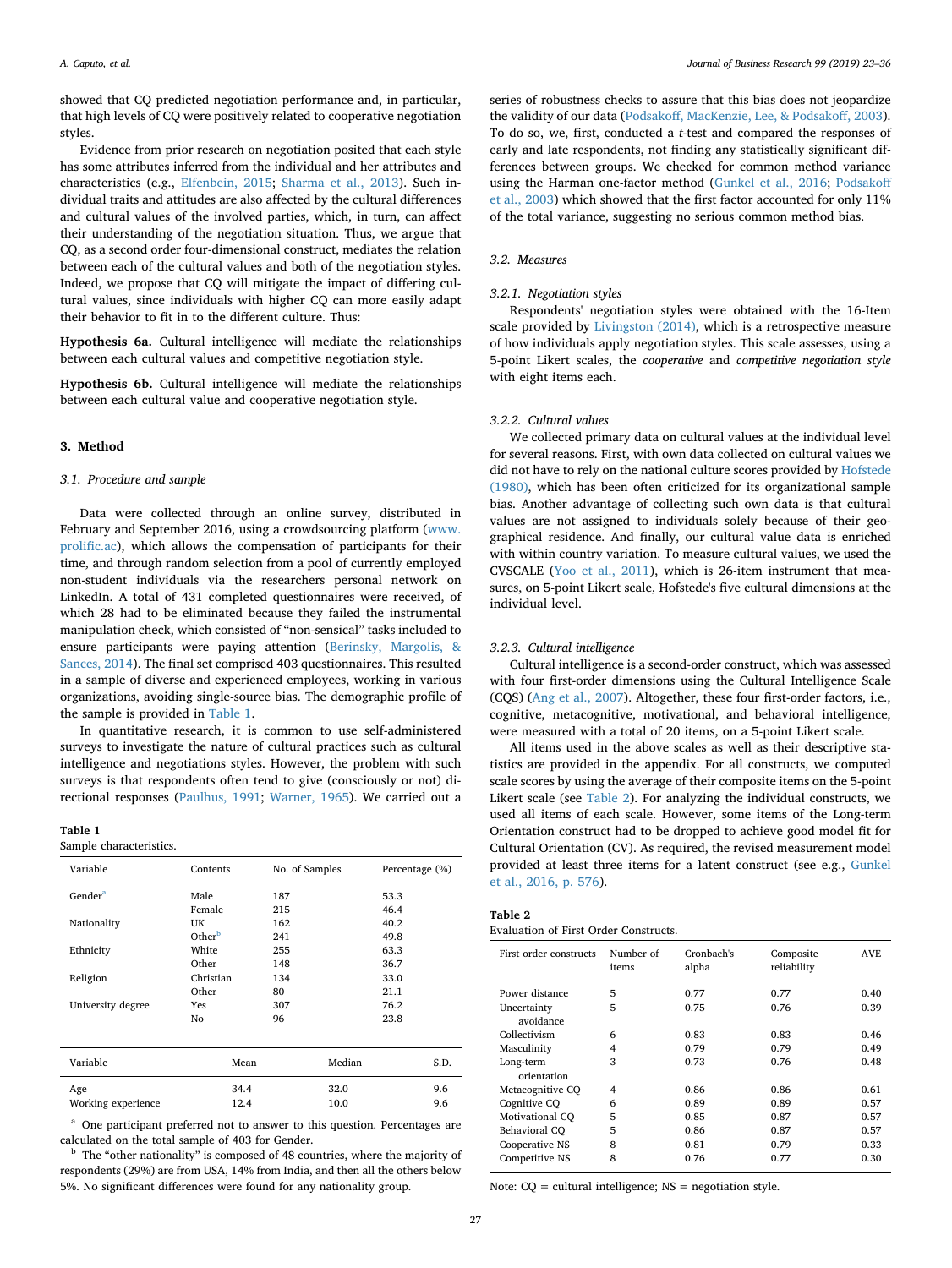#### **4. Analysis and results**

#### *4.1. Measurement model validation*

The first step of our analysis was to determine the reliability and validity of the measurement through the AMOS v24 package in SPSS. Following [Hair, Hult, Ringle, and Sarstedt \(2016\),](#page-12-38) we, first, assessed the internal consistency using Cronbach's Alpha and the Composite Reliability (CR). Generally, Cronbach's alphas exceeding 0.70 are considered acceptable and CR values above 0.70 are satisfactory [\(Nunnally &](#page-12-39) [Bernstein, 1994\)](#page-12-39). As shown in [Table 2,](#page-4-1) our first-order constructs meet these criteria and are, thus, reliable. We further checked for validity with the Average Variance Extracted (AVE), which should exceed 0.50 for convergent validity ([Fornell & Larcker, 1981\)](#page-12-40). Some of our constructs did not meet this criterion. However, there are researchers who argue that this criterion related to the AVE is too restrictive and, instead, the AVE should exceed the shared variance [\(Farrell, 2010](#page-12-41); [Voorhees, Brady, Calantone, & Ramirez, 2016\)](#page-13-13). As outlined in [Tables 2](#page-4-1) [and 4](#page-4-1), our constructs met these criteria (see also, [Andrews & Bianchi,](#page-11-6) [2013;](#page-11-6) [Vander Elst, Van den Broeck, De Cuyper, & De Witte, 2014\)](#page-13-14).

To further assure construct validity of our multi-dimensional constructs, we also conducted Confirmatory Factor Analyses (CFA) using maximum likelihood estimation. There is no general consensus in the literature on structural equation models (SEM) on which measures to use to assess model fit for CFAs [\(Hooper, Coughlan, & Mullen, 2008](#page-12-42)). For example, some recommend use of at least three fit tests [\(Jaccard,](#page-12-43) [Wan, & Jaccard, 1996](#page-12-43)); while others recommend at least four tests ([Kline, 2015](#page-12-44)), the  $\chi^2$ , the Comparative Fit Index (CFI), Root-Mean-Square Error of Approximation (RMSEA), and Standardized Root-Mean-Square Residual (SRMR). [Hu and Bentler \(1999\)](#page-12-45) suggest a two-index presentation format, which should include the SRMR with the NNFI (TLI), RMSEA or the CFI. Reviewing these recommendations, we followed [Kline \(2015\)](#page-12-44) who advocates the use of the Chi-Square test, the CFI, the RMSEA, and the SRMR. Chi-Square values between 0 and 3 are considered as acceptable [\(Marsh & Hocevar, 1985](#page-12-46); [McIver & Carmines,](#page-12-47) [1981;](#page-12-47) [Pappas, 2018](#page-12-48)), whereas the CFI should be 0.90 and above [\(Hu &](#page-12-45) [Bentler, 1999](#page-12-45)). A RMSEA of  $< 0.05$  indicates good and  $< 0.08$  acceptable fit [\(Schermelleh-Engel, Moosbrugger, & Müller, 2003\)](#page-13-15), which also holds for the SRMR ([Hu & Bentler, 1999](#page-12-45)).

As [Table 3](#page-5-0) shows, all our multi-dimensional constructs meet the at least acceptable requirements.

In order to check for multicollinearity issues among our variables, we followed [Hair et al. \(2016\)](#page-12-38) and examined whether there are bivariate correlations above 0.90 or several bivariate correlations above 0.70. ([Hair et al., 2016](#page-12-38)). The highest correlation among our variables is 0.616 as can be seen in the correlation matrix in [Table 4](#page-6-0). Thus, we conclude that there are no multicollinearity problems.

### <span id="page-5-3"></span>*4.2. Structural model and hypotheses testing*

As can be seen in [Fig. 1](#page-6-1), our theoretical model comprises two dependent variables (i.e., cooperative negotiation style and competitive negotiation style), five independent variables (i.e., the five cultural values – power distance, uncertainty avoidance, collectivism, masculinity, and long term orientation), and one a second order four-

<span id="page-5-0"></span>**Table 3**

Evaluation of multi-dimensional constructs.

| Construct             | $\mathrm{x}^2$ | df  | CMIN/df<br>$(X^2/df)$ | D     | <b>CFI</b> | <b>RMSEA</b> | <b>SRMR</b> |
|-----------------------|----------------|-----|-----------------------|-------|------------|--------------|-------------|
| Cultural values       | 481.19         | 220 | 2.187                 | 0.136 | 0.91       | 0.054        | 0.065       |
| Cultural intelligence | 357.86         | 164 | 2.182                 | 0.176 | 0.96       | 0.053        | 0.054       |
| Negotiation style     | 231.98         | 98  | 2.367                 | 0.077 | 0.91       | 0.054        | 0.063       |

Note: Cultural intelligence is a second-order construct.

dimensional construct as a mediation variable (i.e., cultural intelligence, composed of metacognitive CQ, cognitive CQ, motivational CQ, and behavioral CQ).

With reference to our conceptual and hypothesis testing model in [Fig. 2](#page-7-0), by using the [Hayes \(2018, p. 6\)](#page-12-49) simple mediation and also as illustrated by [Preacher et al. \(2007, p. 188\),](#page-12-50) we deduced and set up our mediation process using the following equations:

<span id="page-5-1"></span>
$$
CQ = a_o + a_m(CV) + \varepsilon_l \tag{1}
$$

and

$$
NS = \beta_0 + \beta_m(CV) + b_m(CQ) + \varepsilon_2
$$
 Eq. (2)

where  $a_0$  and  $\beta_0$  are the constant terms;  $\beta_m$  and  $a_m$  are the coefficients of the CVs (with *m* taking the values of 1–5 for the respective CVs, PO; UN; CO; LTO; MA);  $b_m$  is the coefficient for the relationship between CQ and NS; and *ε<sup>1</sup>* and *ε<sup>2</sup>* are the residuals for estimating the two equations. For simplicity in all subsequent equations, the residual terms are not denoted (see [Hayes, 2018, p. 6\)](#page-12-49).

<span id="page-5-2"></span>Combining Eqs. [\(1\) and \(2\):](#page-5-1)

$$
NS = \beta_0 + \beta_m(CV) + b_m [a_0 + a_m(CV)]
$$
  
=  $\beta_0 + \beta_m(CV) + b_m a_0 + b_m a_m(CV)$   
and rearranging  $NS = [\beta_0 + b_m a_0] + \beta_m(CV) + b_m a_m(CV)$  Eq. (3)

Eq. [\(3\),](#page-5-2)  $[\beta_0 + b_m a_0]$  now represents the constant terms. For the testing and conclusion reached about our hypotheses, the *βm* are thus the direct coefficients and if significant then we will conclude that our hypotheses about the direct effects are supported.

To test for the mediation, there are many methods and approaches suggested in the literature ([Kenny, 2008](#page-12-51); [Preacher & Hayes, 2004](#page-12-52)), and the two most popular methods used to detect mediation are the Sobel test [\(Sobel, 1982\)](#page-13-16) and the causal approach by [Baron and Kenny \(1986\)](#page-11-7). Both approaches are not without their problems – the Sobel test has often been criticized for its requirements that the sampling distribution of the indirect effect should be normal (a requirement that is not easily met), while the [Baron and Kenny \(1986\)](#page-11-7) causal approach is also criticized for its low statistical power ([Fritz & MacKinnon, 2007](#page-12-53); [Hayes,](#page-12-54) [2009\)](#page-12-54). To overcome these shortcomings, the literature recommends the use of bootstrapping ([Bollen & Stine, 1992;](#page-12-55) [Cheung & Lau, 2008;](#page-12-56) [Hayes,](#page-12-54) [2009;](#page-12-54) [Lockwood & MacKinnon, 1998\)](#page-12-57). We are also justified to use bootstrapping since our sample is large enough  $(n = 403)$  and thus we reduced the risk of committing type 1 error, which is a criticism of this technique (see [Koopman, Howe, Hollenbeck, & Sin, 2015](#page-12-58)).

In our Eq. [\(3\)](#page-5-2), we can now represent the coefficients  $b_m a_m$  with  $\gamma_m$ . Then  $\gamma_m$  now represents the indirect coefficients of the respective CVs and if they are significant, then we can establish that there is a full mediation of the CVs to NS relationships by CQ, supporting our mediation hypotheses. If for any CV both  $\beta_m$  and  $\gamma_m$  are significant, then we will conclude that there is only partial mediation.

We can now put the two negotiation styles (NS) and also the five Cultural Values (CVs) in Eq. [\(3\)](#page-5-2), and again for simplicity the constant is not denoted in the final two equations below (see [Hayes, 2018, p. 6](#page-12-49)). In all our results we reported the standardized coefficients.

For the competitive negotiation style, using  $\alpha$  to represents the betas *βm*, we have:

$$
COMP = \alpha_1(PO) + \gamma_1(PO) + \alpha_2(UN) + \gamma_2(UN) + \alpha_3(CO) + \gamma_3(CO) + \alpha_4(LTO) + \gamma_4(LTO) + \alpha_5(MA) + \gamma_5(MA)
$$
 Eq. (4)

For the cooperative negotiation style, using *λ* to represents the betas *βm*, we have:

$$
COOP = \lambda_1(PO) + \gamma_1(PO) + \lambda_2(UN) + \gamma_2(UN) + \lambda_3(CO) + \gamma_3(CO)
$$
  
+  $\lambda_4(LTO) + \gamma_4(LTO) + \lambda_5(MA) + \gamma_5(MA)$  Eq. (5)

We therefore undertook our mediation test using the AMOS software, and using 5000 bootstrap samples, maximum likelihood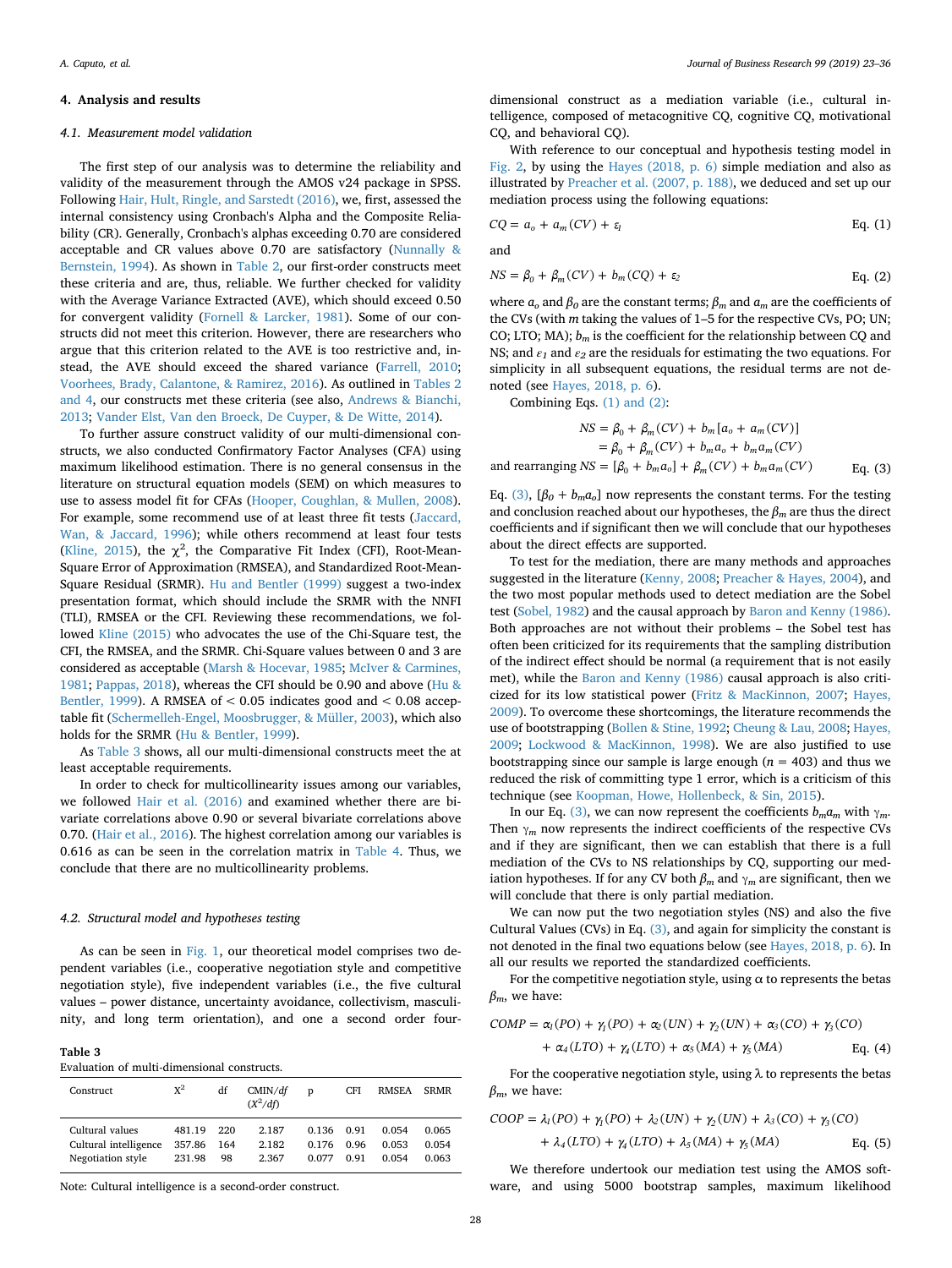#### <span id="page-6-0"></span>**Table 4**

Correlation matrix and descriptive statistics  $(n = 403)$ .

|                                                                                                                                                                                                                                     |                                                                                                                             | $\overline{2}$                                                                                                  | 3                                                                                                         | 4                                                                                     | 5                                                                                   | 6                                                                     | 7                                                         | 8                                        | 9                           | 10                  | 11           |
|-------------------------------------------------------------------------------------------------------------------------------------------------------------------------------------------------------------------------------------|-----------------------------------------------------------------------------------------------------------------------------|-----------------------------------------------------------------------------------------------------------------|-----------------------------------------------------------------------------------------------------------|---------------------------------------------------------------------------------------|-------------------------------------------------------------------------------------|-----------------------------------------------------------------------|-----------------------------------------------------------|------------------------------------------|-----------------------------|---------------------|--------------|
| 1 Power distance<br>2 Uncertainty avoidance<br>3 Collectivism<br>4 Masculinity<br>5 Long term orientation<br>6 Metacognitive CQ<br>7 Cognitive CO<br>8 Motivational CO<br>9 Behavioral CO<br>10 Competitive NS<br>11 Cooperative NS | 0.632<br>0.017<br>$0.267**$<br>$0.523**$<br>$-0.013$<br>$-0.075$<br>$0.214*$<br>$-0.114*$<br>0.003<br>$0.413**$<br>$-0.090$ | 0.624<br>$0.170*$<br>$0.125*$<br>$0.513**$<br>$0.277**$<br>0.055<br>0.093<br>$0.141*$<br>$0.208**$<br>$0.369**$ | 0.678<br>$0.223**$<br>$0.331**$<br>$0.171*$<br>$0.199*$<br>$0.137*$<br>$0.150*$<br>$0.175**$<br>$0.206**$ | 0.700<br>0.049<br>0.049<br>$0.201**$<br>$-0.111*$<br>0.002<br>$0.503**$<br>$-0.142**$ | 0.693<br>$0.281**$<br>$0.140**$<br>$0.164**$<br>$0.174**$<br>$0.161**$<br>$0.379**$ | 0.781<br>$0.493*$<br>$0.520**$<br>$0.616**$<br>$0.171**$<br>$0.316**$ | 0.755<br>$0.520**$<br>$0.477**$<br>$0.237**$<br>$0.166**$ | 0.755<br>$0.468**$<br>0.007<br>$0.272**$ | 0.755<br>0.083<br>$0.193**$ | 0.574<br>$0.027***$ | 0.548        |
| Mean<br><b>Standard Deviation</b>                                                                                                                                                                                                   | 1.97<br>0.73                                                                                                                | 4.09<br>0.57                                                                                                    | 3.23<br>0.71                                                                                              | 2.21<br>0.96                                                                          | 4.20<br>0.62                                                                        | 3.81<br>0.79                                                          | 2.88<br>0.89                                              | 3.74<br>0.81                             | 3.44<br>0.86                | 2.78<br>0.72        | 3.96<br>0.57 |
|                                                                                                                                                                                                                                     |                                                                                                                             |                                                                                                                 |                                                                                                           |                                                                                       |                                                                                     |                                                                       |                                                           |                                          |                             |                     |              |

SD = Standard Deviation; Square-root of AVEs are in the diagonals.

<span id="page-6-3"></span> $~^{\ast}$  p < 0.05.

<span id="page-6-2"></span>\*\*  $p < 0.01$ .

<span id="page-6-4"></span>\*\*\*  $p < 0.001$ .

estimators, a bootfactor of 1, and 90% bias-corrected confidence intervals. Overall, this structural mediation model explains the data well  $(X^2 = 2937.50, \text{ df} = 1613, \text{ } X^2/\text{ df} = 1.821, \text{ } p = 0.000, \text{ CFI} = 0.87,$ RMSEA =  $0.045$ , SRMR =  $0.067$ ). The five cultural values explain medium levels of variance in our mediator cultural intelligence  $(R<sup>2</sup> = 0.14)$ , but altogether they all explain relatively high variance ([Cohen, 1992\)](#page-12-59) in both the competitive negotiation style  $(R^2 = 0.51)$ and the cooperative negotiation style ( $R^2 = 0.41$ ).

<span id="page-6-1"></span>Our results indicated that direct relationship between CQ and each of the negotiation styles (Competitive and Cooperative) is significant (supporting [Groves et al., 2015](#page-12-3)). The standardized coefficients respectively are 0.184,  $p < 0.01$  and 0.243,  $p < 0.001$ . Also, the significance of the *p*-values is two-tail indicating that the relationships are both directions. The standardized direct and indirect effects of each cultural value on both negotiation styles with the mediator included are given in [Fig. 3](#page-7-1) and [Table 5.](#page-8-0)

With respect to our hypotheses, we see that power distance has a significant positive relationship with competitive negotiation style  $(\alpha_1 = 0.210; p < 0.05)$  but a non-significant relationship with cooperative negotiation style ( $\lambda_1$  = -0.013; *p* = n.s.), thus, confirming



**Fig. 1.** Theoretical and Study model showing relationship between Variables.

Notes: Hypotheses 1 to 5 are related to the direct relationships of the five Cultural Values and Orientations (CVO) to the two Negotiation Styles (COMP and COOP). Hypotheses 6a–b are the mediating effects of the 2nd order Cultural Intelligence (CQ) variable – and the two Negotiation Styles variables.

Note: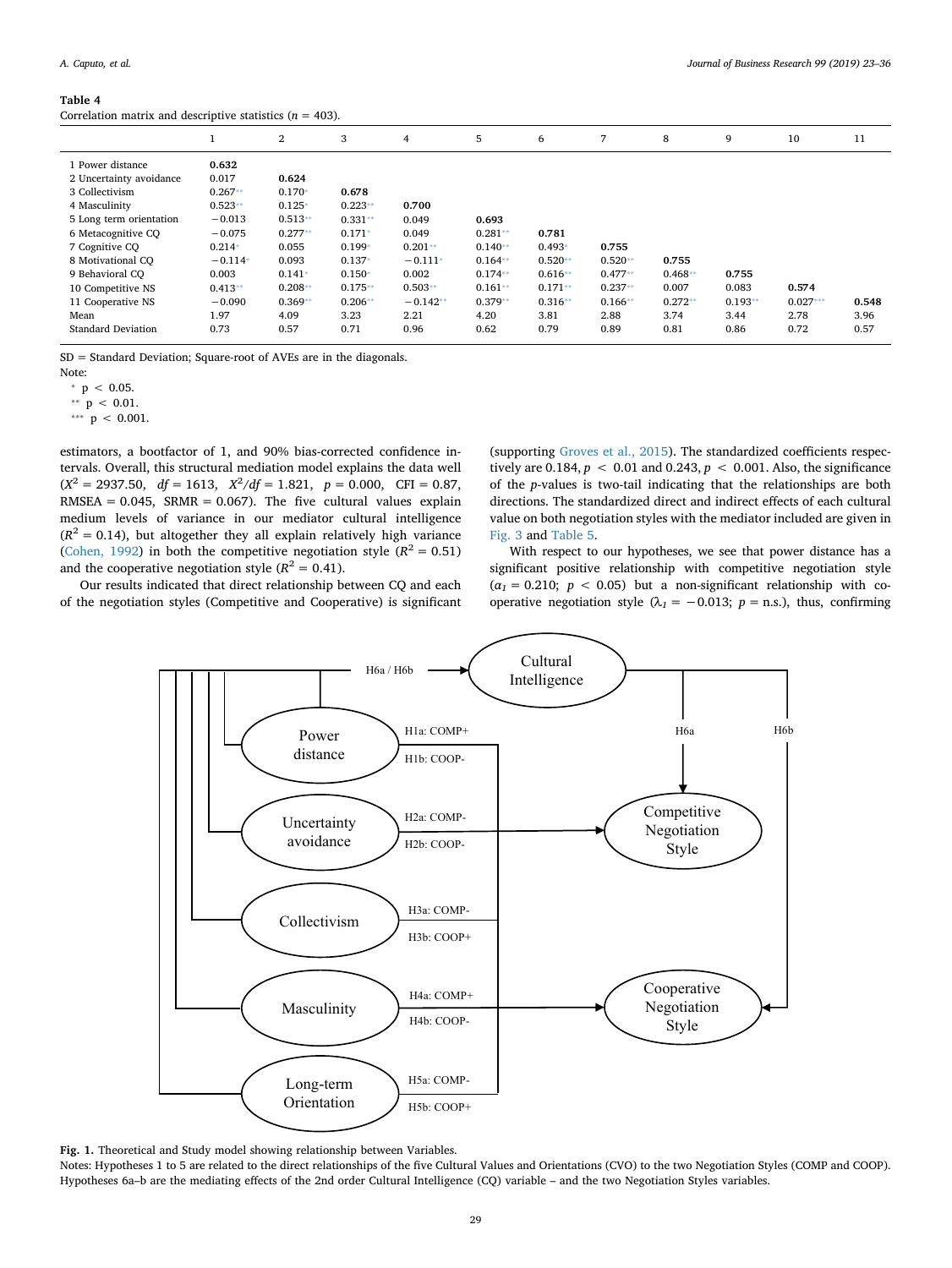<span id="page-7-0"></span>

**Fig. 2.** The conceptual and hypothesis testing model.

<span id="page-7-1"></span>Note: *βm* and *am* are the coefficients of the CVs (with *m* taking the values of 1–5 for the respective CVs, PO; UN; CO; LTO; MA); and α*<sup>m</sup>* and *λm* are the specific coefficients of Competitive and Cooperative respectively. *bm* is the coefficient for the relationship between CQ and NS.





Note:  $*p < 0.05$ ;  $* p < 0.01$ ;  $** p < 0.001$ . Broken lines represent the unsupported hypotheses or non-significant relationships. Standardized coefficients are in the parenthesis. Also for simplicity H6a/b are not represented in this figure, but this is seen by the full lines from the Collectivism and Long-Term Orientation through the mediator (Cultural Intelligence) to the two Negotiation styles.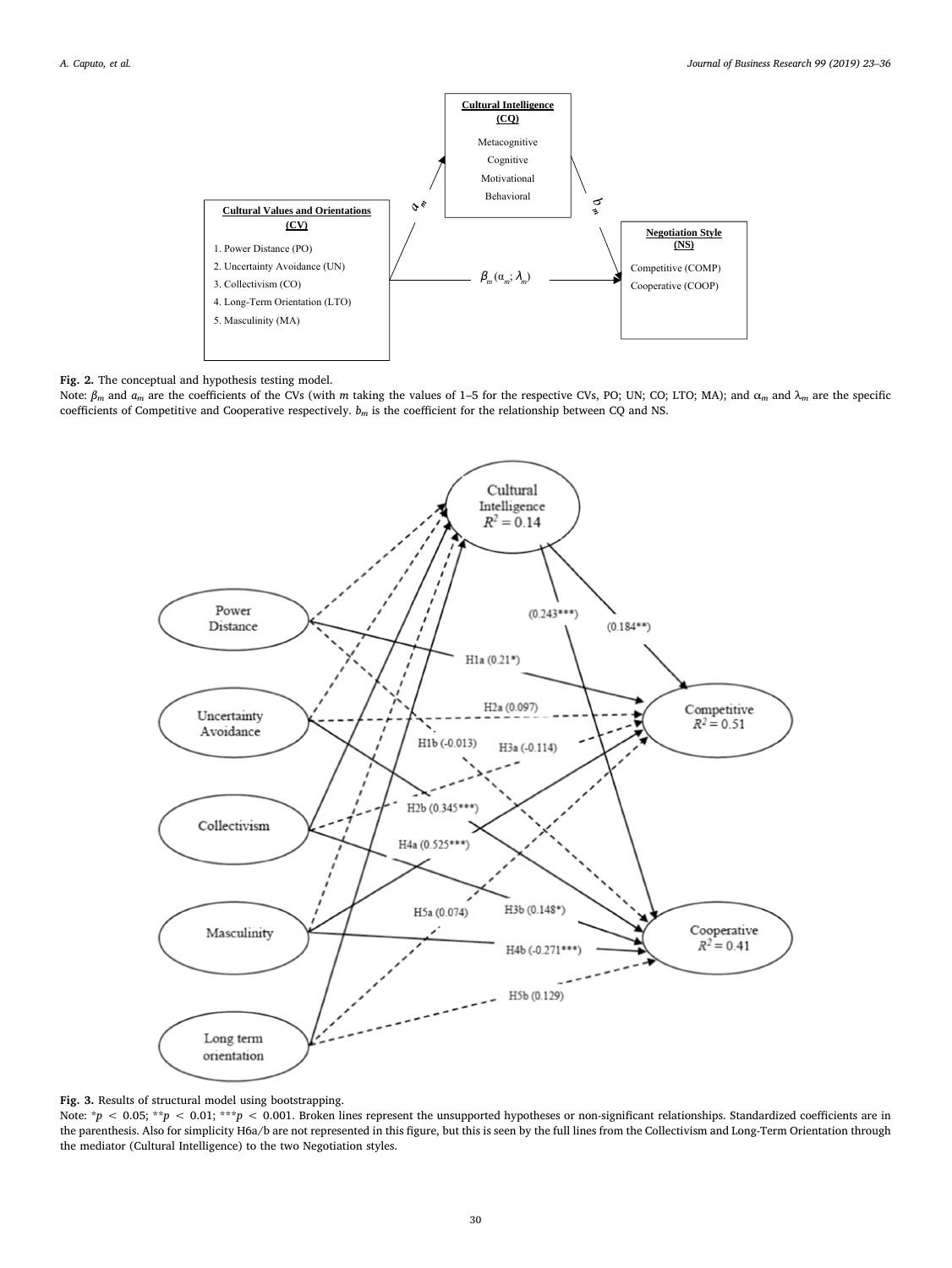<span id="page-8-0"></span>

| Hypothesis (direction) | Independent variable  |               | Dependent variable | Test results  | Direct effects          | Indirect effects | Type of mediation |
|------------------------|-----------------------|---------------|--------------------|---------------|-------------------------|------------------|-------------------|
| $H1a (+)$              | Power distance        | $\rightarrow$ | Competitive        | Supported     | $\alpha_1 = 0.21^*$     | $y_1 = -0.012$   | No                |
| $H2a(-)$               | Uncertainty avoidance | $\rightarrow$ | Competitive        | Not supported | $\alpha_2 = 0.097$      | $y_2 = 0.02$     | No                |
| $H3a(-)$               | Collectivism          | $\rightarrow$ | Competitive        | Not supported | $\alpha_2 = -0.114$     | $y_3 = 0.033^*$  | Full              |
| $H4a (+)$              | Masculinity           | $\rightarrow$ | Competitive        | Supported     | $\alpha_4 = 0.524***$   | $v_4 = -0.005$   | No                |
| H <sub>5a</sub> $(-)$  | Long term orientation | $\rightarrow$ | Competitive        | Not supported | $\alpha_5 = 0.074$      | $y_5 = 0.036^*$  | Full              |
| $H1b(-)$               | Power distance        | $\rightarrow$ | Cooperative        | Not supported | $\lambda_1 = -0.013$    | $y_1 = -0.015$   | No                |
| $H2b (+)$              | Uncertainty avoidance | $\rightarrow$ | Cooperative        | Supported     | $\lambda_2 = 0.345***$  | $y_2 = 0.026$    | No                |
| $H3b (+)$              | Collectivism          | $\rightarrow$ | Cooperative        | Supported     | $\lambda_3 = 0.148^*$   | $y_3 = 0.044*$   | Partial           |
| $H4b(-)$               | Masculinity           | $\rightarrow$ | Cooperative        | Supported     | $\lambda_4 = -0.271***$ | $y_4 = -0.006$   | No                |
| $H5b (+)$              | Long term orientation | $\rightarrow$ | Cooperative        | Not supported | $\lambda_5 = 0.129$     | $y_5 = 0.047**$  | No                |

Note:

<span id="page-8-1"></span> $p < 0.05$ .

<span id="page-8-3"></span>\*\*  $p$  < 0.01.

<span id="page-8-2"></span>\*\*\*  $p$  < 0.001.

[H1a](#page-2-0) but not [H1b.](#page-2-1) Our results further revealed that the relationship between uncertainty avoidance and the competitive negotiation style is non-significant ( $\alpha_2 = 0.097$ ;  $p =$  n.s.). However, as we hypothesized, its relationship with the cooperative negotiation style is positive and highly significant ( $\lambda_2 = 0.345$ ;  $p = 0.001$ ). Thus, H<sub>2a</sub> is not supported whereas [H2b](#page-2-3) is supported. As can further be seen in [Fig. 3](#page-7-1) and [Table 5](#page-8-0), collectivism has no relationship with competitive negotiation style  $(\alpha_3 = -0.114; p = n.s.)$  but as we posited, there was a significant relationship with cooperative negotiation style ( $\lambda_3 = 0.148$ ;  $p = 0.05$ ). Therefore, [H3a](#page-2-4) is not supported but [H3b](#page-2-5) is supported. Our results also support our hypothesized relationships of masculinity with the two negotiation styles. Masculinity was positively and significantly highly related to competitive ( $\alpha_4$  = 0.524;  $p < 0.001$ ); and also negatively and significantly highly related to cooperative ( $\lambda_4 = -0.271$ ;  $p = 0.001$ ), lending support to both [H4a](#page-3-0) and [H4b](#page-3-1). Contrary to our hypotheses, the results did not reveal any significant relationship between long-term orientation and the competitive negotiation style ( $\alpha_5 = 0.074$ ;  $p =$  n.s.) nor the cooperative negotiation style ( $\lambda_5 = 0.129$ ;  $p =$  n.s.). Therefore, there is no support for both [H5a](#page-3-2) and [H5b](#page-3-3).

To sum up, for the direct relationships of the Cultural Values with the Negotiation Styles, the competitive negotiation style was mostly influenced by masculinity ( $\alpha_4$  = 0.524) followed by power distance  $(\alpha_1 = 0.210)$  and the cooperative negotiation style was most influenced by uncertainty avoidance ( $\lambda_2$  = 0.345), followed by the negative influence of masculinity ( $\lambda_4$  = -0.271) and the positive impact of collectivism ( $λ_3$  = 0.148).

Finally, we hypothesized in [H6a](#page-4-4) and [H6b](#page-4-5) that the second order construct of cultural intelligence CQ will mediate the relation between each of the five cultural values and the two negotiation styles. As summarized in [Fig. 3](#page-7-1) and [Table 5](#page-8-0), the results of our bootstrapping mediation analysis revealed the following. For the [H6a](#page-4-4), we had support for two of the five possible mediations. These were for the collectivism to competitive negotiation style relationship, there was no significant direct effect ( $\alpha_3$  = −0.114; *p* = n.s.) but there was a significant indirect effect ( $\gamma_3$  = 0.033; *p* < 0.05), and so based our mediation testing approach (see [Section 4.2](#page-5-3)) this represents a full mediation. Again for the long-term orientation to competitive negotiation style relationship there was no significant direct effect ( $\alpha_5 = 0.074$ ;  $p =$  n.s.), but there was a significant indirect effect ( $\gamma_5 = 0.036$ ; *p* < 0.05), and this also represents a full mediation. This shows that for [H6a,](#page-4-4) two of the possible five mediations are supported.

For the [H6b](#page-4-5), we had support for only one of the five possible mediations, and this mediation was actually only a partial mediation. This was for collectivism to cooperative negotiation style relationship, there was a significant direct effect ( $\lambda_3 = 0.148$ ;  $p < 0.05$ ) and at the same time there was a significant indirect effect ( $\gamma_3 = 0.044$ ;  $p < 0.05$ ), and so based our mediation testing approach this represents a partial mediation. This shows that for  $H6b$ , only one partial mediation support out of the possible five.

#### **5. Discussion**

The current study contributes to the existing knowledge on determinants of negotiation styles by examining, first, the direct effects of cultural values and cultural intelligence on negotiation styles and, second, by testing whether cultural intelligence also mediates the effect of cultural values on negotiation styles. Our findings indicate that cultural values affect the choice of negotiation styles, either directly or through the mediation of cultural intelligence. Moreover, we also found that cultural intelligence has a direct impact on both negotiation styles.

### *5.1. Direct effects of cultural values on competitive negotiation style*

Our model revealed that individuals with higher levels of power distance and masculinity tend to use a competitive negotiation style ([H1a](#page-2-0), [H4a](#page-3-0)), which is in line with previous findings. For example, [Graf](#page-12-26) [et al. \(2012\)](#page-12-26) found that negotiators from power distant cultures (e.g. Asian) tend to apply more power-related strategies. We found that an increase in power distance is linked with an increase in using a competitive negotiation style. This means that individuals who accept the unequal distribution of power (i.e., who score high in power distance) may consider it normal that negotiations end with winners and losers. This suggests that rather than searching for common goals, they might accentuate their own gains, want to come off as winners, and, therefore, are more willing to compete.

Moreover, our results reinforced findings by [Amanatullah and](#page-11-8) [Morris \(2010\)](#page-11-8) who found that even self-advocating female negotiators conceded away only roughly 20% of the total value in just the first round of negotiation, indicating a cooperative negotiation style. Contrary, this implies that individuals with high values of masculinity tend to use competitive negotiation styles.

Contrary to our hypotheses (H<sub>2a</sub>, H<sub>3a</sub>, H<sub>5a</sub>), we did not find any evidence that the competitive negotiation style is impacted by uncertainty avoidance, collectivism, and long term orientation. This is surprising. We expected that individuals with long term orientation would be more motivated to cooperative negotiation styles because they would prefer maintaining good relationships for their long term gains. Within the context of conflict management, [Caputo et al. \(2018\)](#page-12-10) found that long-term orientation was positively related to problem solving. Taken together, this perhaps indicates that individuals with long-term orientation are more calculative about their gains and are, therefore, more competitive to ensure their realization.

#### *5.2. Direct effects of cultural values on cooperative negotiation style*

Our data revealed that individuals who reported higher levels of uncertainty avoidance and collectivism and lower levels of masculinity also reported higher levels of cooperative negotiation style ([H2b,](#page-2-3) [H3b](#page-2-5),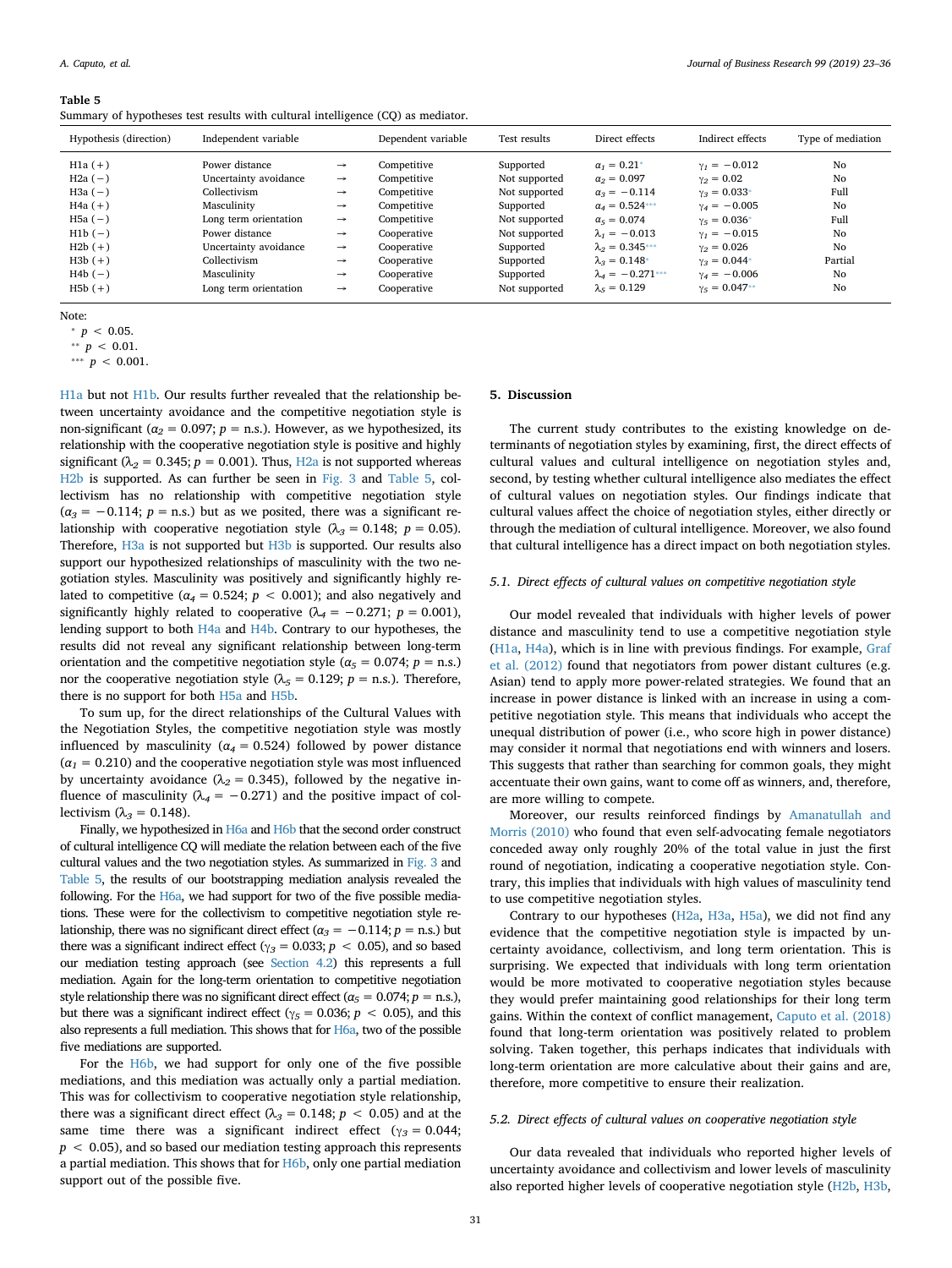[H4b](#page-3-1)). In particular, we found that an increase in uncertainty avoidance is linked with an increase to use a cooperative negotiation style. Our findings may be explained by the work of [Graham et al. \(1988\)](#page-12-27) who showed that individuals with higher uncertainty avoidance tend to experience more stress and anxiety and, thus, need more clarity and structure. They also suggest that such individuals must trust, share information, and communicate more openly with their negotiation partners to reduce the risk in their relationship. Hence, it is possible that individuals with higher uncertainty avoidance are inclined toward cooperative negotiations as in such there might be more open communication with the other party which provides reliably information and reduces risk and stress.

Additionally, our findings suggest that individuals high in collectivism are also linked with cooperative negotiation style. This is a new and important finding. Prior findings in this area are rather contradictory possibly because collectivism has mainly been operationalized at the national level. In this study, we operationalized cultural values (e.g. collectivism) at the individual level allowing us to capture an individual's negotiation style regardless of the nationality cultural values. Given the fact that collectivistic individuals think "we" and behave in favor of their group, this orientation is crucial in fostering integrative, i.e., cooperative negotiations [\(Cai et al., 2000;](#page-12-28) [Caputo, 2016;](#page-12-7) [Traavik,](#page-13-9) [2011\)](#page-13-9).

Moreover, we found that lower levels of masculinity relate to cooperative negotiation styles. This finding is aligned with studies on conflict management (e.g., [Caputo et al., 2018](#page-12-10); [Gabrielidis, Stephan,](#page-12-60) [Ybarra, Pearson, & Villareal, 1997](#page-12-60)) suggest that low levels of masculinity are related to problem solving.

### *5.3. The mediation effects of CQ on the relationship between cultural values and competitive and cooperative negotiation styles*

Our mediation analysis revealed that CQ mediates three effects. First, the direct relation between collectivism and the competitive negotiation style is completely absorbed by CQ. This suggests that individuals with higher levels of collectivism will only chose a competitive negotiation style if they also score high on CQ. As a consequence, this finding implies that CQ is more decisive for choosing a competitive style than the negotiator's collectivistic values. Second, CQ partially mediates the effect of collectivism on the cooperative negotiation style to a small degree. This finding confirms the fact that collectivists are already inclined to looking for their peers, are sensitive to other people's needs, enjoy harmonious interactions ([Traavik, 2011](#page-13-9)) and are already tend to be cooperative. In this respect, CQ only slightly affects these people's general tendency to engage in a cooperative negotiation style. And third, we also found that CQ fully absorbs the effect of long term orientation and the choice of a competitive negotiation style. This result explains findings of earlier studies that show that long-term orientation is positively related to problem solving but also to emotional intelligence (see [Gunkel et al., 2016](#page-12-18)).

Altogether, the results of our mediation analysis highlight the special role of CQ. Apparently, individuals with high CQ (i.e. conscious awareness and sensitivity in cultural interactions, the ability to strategize when crossing cultures, a knowledge of a group's values, beliefs, and norms, and the understanding of culture in cross cultural business interactions, the willingness and motivation to learn about cultural differences, and the ability to choose appropriate verbal and physical actions when interacting with people of different cultures) are more flexible in choosing their negotiation style when dealing with people from other cultures.

CQ did not mediate the link between power distance, uncertainty avoidance, masculinity, long term orientation and the cooperative negotiation styles. There may be several reasons for this lack of mediation. First, the composition of our participants may have distorted the pattern of our results. For example, the majority of our participants is male and Caucasians. Prior research shows that men's behaviors on average

are more competitive than women's caring behaviors ([Walters,](#page-13-17) [Stuhlmacher, & Meyer, 1998\)](#page-13-17), that men are more strongly connected with power, status [\(Ridgeway, 2001](#page-13-18)), and assertiveness, meaning they are highly protective of their own interests ([Williams & Best, 1982](#page-13-19)). Also, given that negotiation is a task in which masculine stereotypes enjoy a positive association, gender stereotypes are activated during the negotiation ([Miles & Clenney, 2010](#page-12-61)). Our results suggest that these male gender stereotypes are strongly and directly connected with competitive negotiation style regardless of CQ. Hence, our predominantly male sample may explain this pattern of results.

Second, since the beginning of studies on CO (see [Earley & Ang,](#page-12-9) [2003\)](#page-12-9), there have been repeated calls to use CQ as a composite variable (i.e. second order factor) rather than aggregating its four aggregate factors [\(Ang et al., 2007](#page-11-3)). Our study has answered these calls and measures CQ as a composite variable. However, there is a possibility that our insignificant findings for CQ as a mediator for the relationship between the majority of the cultural values (i.e. power distance, uncertainty avoidance, masculinity and long term orientation) may be related to the original CQ scales, which were not explicitly developed for a composite construct. Thus, new scales for measuring CQ as a composite variable might shed light on more mediation effects.

### *5.4. Theoretical and practical implications*

Our study has interesting theoretical as well as practical implications. Negotiation is among the key activities performed in a workplace to which employees and managers bring in their own cultural values and differences. Thus, it is imperative that managers understand their implications. We have, first, theoretically extended the literature on culture and negotiation. By today, existing literature has largely focused on the impact of cultural differences on negotiation processes and outcomes (e.g., [Adair & Brett, 2005](#page-11-0); [Gelfand et al., 2013;](#page-12-19) [Gelfand &](#page-12-20) [Christakopoulou, 1999](#page-12-20); [Vieregge & Quick, 2011\)](#page-13-2). The major shortcoming of these studies is that they have analyzed these relations by utilizing cultural values at a national level. However, negotiations happen between people, thus, these processes must be examined at the individual level. In particular, [Vieregge and Quick \(2011\)](#page-13-2) argue that previous research failed to provide a systematic approach to the relationship between cultural values and certain negotiation styles. Our study bridges this gap and examines the relation between individual cultural values and two different negotiation styles. Our results showed that individuals scoring high on power distance, collectivism, and masculinity are more likely to favor a competitive negotiation style and those people with high uncertainty avoidance, collectivism, and masculinity values tend to prefer a cooperative negotiation style.

Moreover, our study sheds more light on the role of CQ for a person's preference of either negotiation style. Our major contribution here is that we are among the first who considered CQ as mediating variable ([Ott & Michailova, 2018](#page-12-11)) instead of a moderating variable as numerous previous studies did. In particular, we are the first who studied CQ as a mediator in the relation between cultural values and negotiation styles. We find that CQ mediates the relationship between two cultural values (collectivism, long term orientation) and the competitive as well as the cooperative negotiation styles.

Likewise, most existing studies use CQ as a first order construct and measure and treat its dimensions separately [\(Kim & Van Dyne, 2012](#page-12-62); [Koo Moon, Kwon Choi, & Shik Jung, 2012;](#page-12-63) [Remhof, Gunkel, &](#page-13-20) [Schlaegel, 2014\)](#page-13-20). With this current study, we departed from this usual approach and used the CQ scales to compose CQ as a second order construct and thereby answer calls for such studies ([Bücker, Furrer, &](#page-12-64) [Peeters Weem, 2016](#page-12-64)). Despite a few interesting results, this approach may have also been responsible for our non-findings. Nonetheless, future research might confirm the value in treating CQ as a composite second-order variable.

In terms of practical implications, our results suggest that managers need to understand the importance of not just negotiating across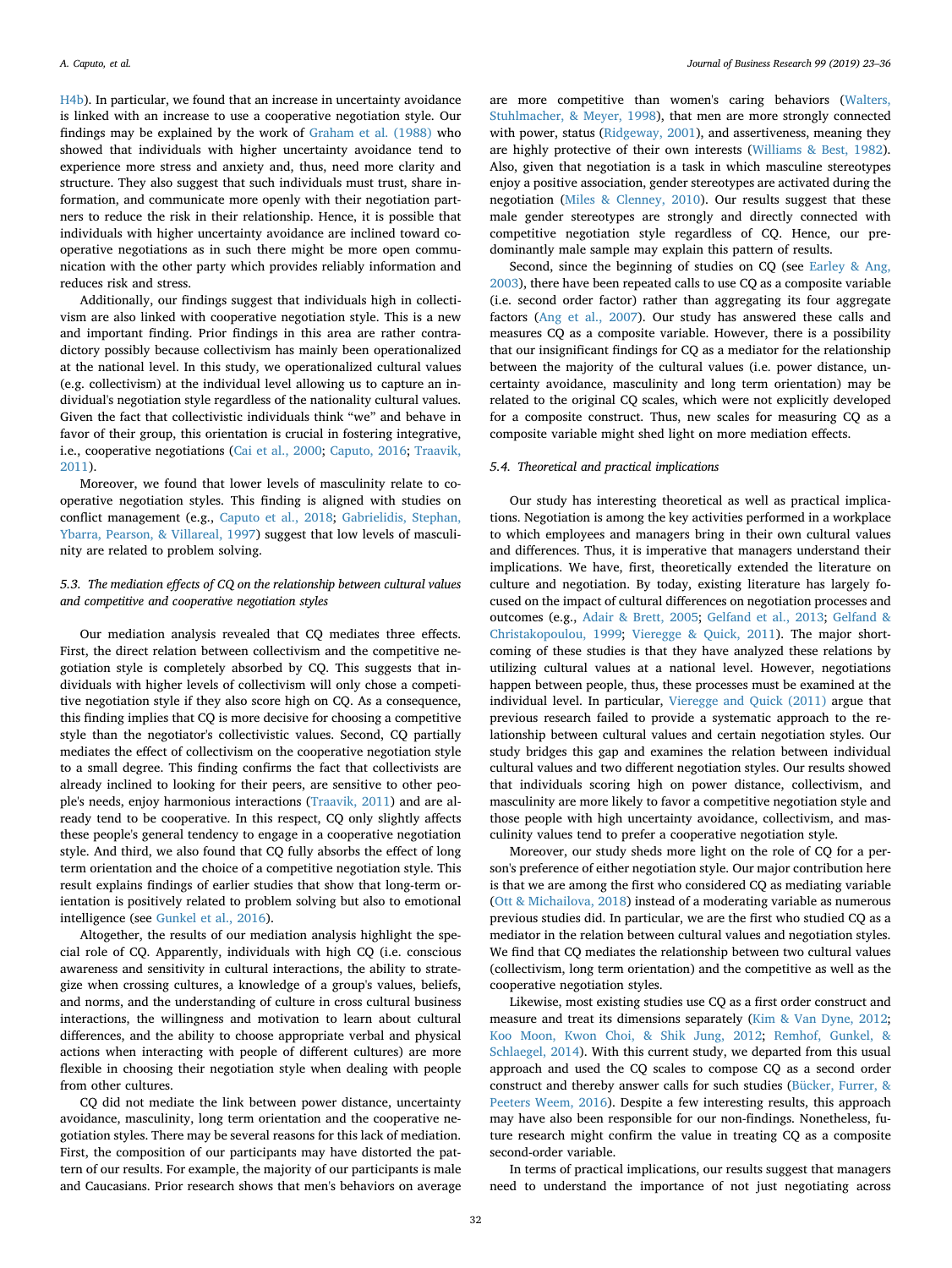cultures but the role of CQ in this endeavour. We now know that individual cultural values are critical for cross-cultural negotiation while CQ is an important mediator especially in the relationship between collectivism, long term orientation and competitive negotiation style. Also, CQ is a mediator of the relationship between collectivism and cooperative negotiations style.

Finally and given our results, training is implicated. Managers and negotiators who would like to successfully traverse across cultures and within global environments will benefit from training in CQ. Specially, conflict and negotiation training packages should not only train negotiation skills but also CQ competencies to effectively negotiate. This implies that also organizations should train their employees in CQ so that there are fewer negotiation challenges caused by differences in cultural values.

### *5.5. Limitations and future research*

Even though the results are interesting and, in parts, counterintuitive, this study has several limitations. First, we used self-reported measures, which may be vulnerable to common method bias – a phenomenon that is often present when single-source, self-reported data is used. Despite our carefully selected measure to eliminate this bias, our data might still be subject to it. However, the high quality and representativeness of our sample should reduce this bias. Unlike most negotiation-studies with student samples, our respondents are experienced employees from a diverse set of organizations. Thereby, we reduce the risk of the single-source bias. In contrast to experiments which happen in laboratories, we collected data through an online survey, thus, there was no possibility to control for possible influences of the environment. Even though our statistics reported good or at least satisfactory results, we encourage scholars to gather data on this subject in different was, e.g., case studies, online or laboratory experiments. Third, we treated CQ as a second-order construct composed of its four facets. We have used existing scales to measure these facets, which may have caused the few non-findings of our study. To shed more light on the role of CQ as a mediator in the relation between cultural values and negotiation styles as well as other hypothesized relations, we encourage researchers to develop and test new scales for this purpose. Finally, even though our sample represents only a small specific part of the general population of a multicultural organizational environment, we believe it still makes important contributions of exploratory nature.

Our study offers some implications for researchers to deepen our understanding of the role of cultural intelligence in negotiation and to examine some of the issues not addressed in this study. First, using different samples to replicate this study is a reasonable expansion for this line of research. Second, using different methodologies, e.g., experiments and qualitative methods, might reveal further interesting relations. We believe it would be particularly interesting to investigate the impact of cultural intelligence in real life negotiations, and its role in, e.g., determining first offers. In this vein, longitudinal studies could also provide an important avenue for researchers, allowing to observe the behavior of negotiators over time and gathering both qualitative and quantitative data to understand how and why negotiations happen the way they do. A last interesting avenue for future studies would be to investigate the role of cultural intelligence in possibly mitigating cognitive biases in negotiation.

### **6. Conclusion**

To the best of our knowledge this study is the first that explicitly investigates the relationship between cultural values, cultural intelligence, and negotiation styles at the individual level; and its contribution is unique in investigating the interplaying dynamics among those variables. Most of the research in negotiation adopts a comparative approach in describing and explaining cultural differences among different samples, where culture is usually indirectly measured as nationality or ethnicity. We believe this approach, which has helped research in understanding many aspects of cross-cultural relations, is close to have exhausted its ability to advance research. A more complex and globalized world calls for more complex and integrated research approaches, contributing more toward the integration of different cultures, rather than their comparison. We believe by measuring directly cultural intelligence and cultural values, research in negotiation can contribute to the understanding of important and complex dynamics of today's environments.

## **Acknowledgments**

The authors would like to thank the Associate Editor Dr Jane Maley and the anonymous reviewers for their insightful comments on the manuscript. The authors would also like to thank Prof James Gaskin for his advices.

**Appendix A. Descriptive Statistics showing list of all items used in the survey questionnaire and grouped with their respective constructs** and sub-constructs. For all measures  $n = 403$ 

Table A.1

Negotiation Style (the 16-item by [Livingston, 2014](#page-12-37)).

Please rank from 1 (being the lowest) to 5 (being the highest) to what extant you agree with the following statements. When I have a conflict at work, I do the following:

| Construct   | Item                                              | Mean         | S. D.        | Skewness           | Kurtosis           |
|-------------|---------------------------------------------------|--------------|--------------|--------------------|--------------------|
| Cooperative | Share and share alike                             | 3.94         | 0.84         | $-0.52$            | 0.17               |
|             | Lying never pays<br>Equal split is fair           | 3.92<br>3.56 | 1.15<br>0.98 | $-0.87$<br>$-0.29$ | $-0.13$<br>$-0.29$ |
|             | Always give others the benefit of the doubt       | 3.63         | 0.99         | $-0.52$            | $-0.10$            |
|             | Take a problem-solving approach                   | 4.30         | 0.72         | $-1.03$            | 1.86               |
|             | Do unto others as you would have them do unto you | 4.00         | 1.13         | $-1.11$            | 0.58               |
|             | Play fair                                         | 4.27         | 0.78         | $-1.04$            | 1.22               |
|             | Be willing to compromise                          | 4.07         | 0.77         | $-0.91$            | 1.77               |
| Competitive | Never trust your opponent                         | 2.81         | 1.15         | 0.27               | $-0.69$            |
|             | Your loss is my gain                              | 2.35         | 1.07         | 0.58               | $-0.15$            |
|             | The best defence is a good offense                | 3.12         | 1.08         | $-0.02$            | $-0.53$            |
|             | First come, first served                          | 3.00         | 1.19         | $-0.05$            | $-0.90$            |
|             | Never lay all your cards on the table             | 3.60         | 1.02         | $-0.25$            | $-0.65$            |
|             | Never make the first offer                        | 2.84         | 0.99         | 0.23               | $-0.16$            |
|             | An eye for an eye and a tooth for a tooth         | 2.21         | 1.18         | 0.80               | $-0.19$            |
|             | Winner take all                                   | 2.33         | 1.17         | 0.57               | $-0.54$            |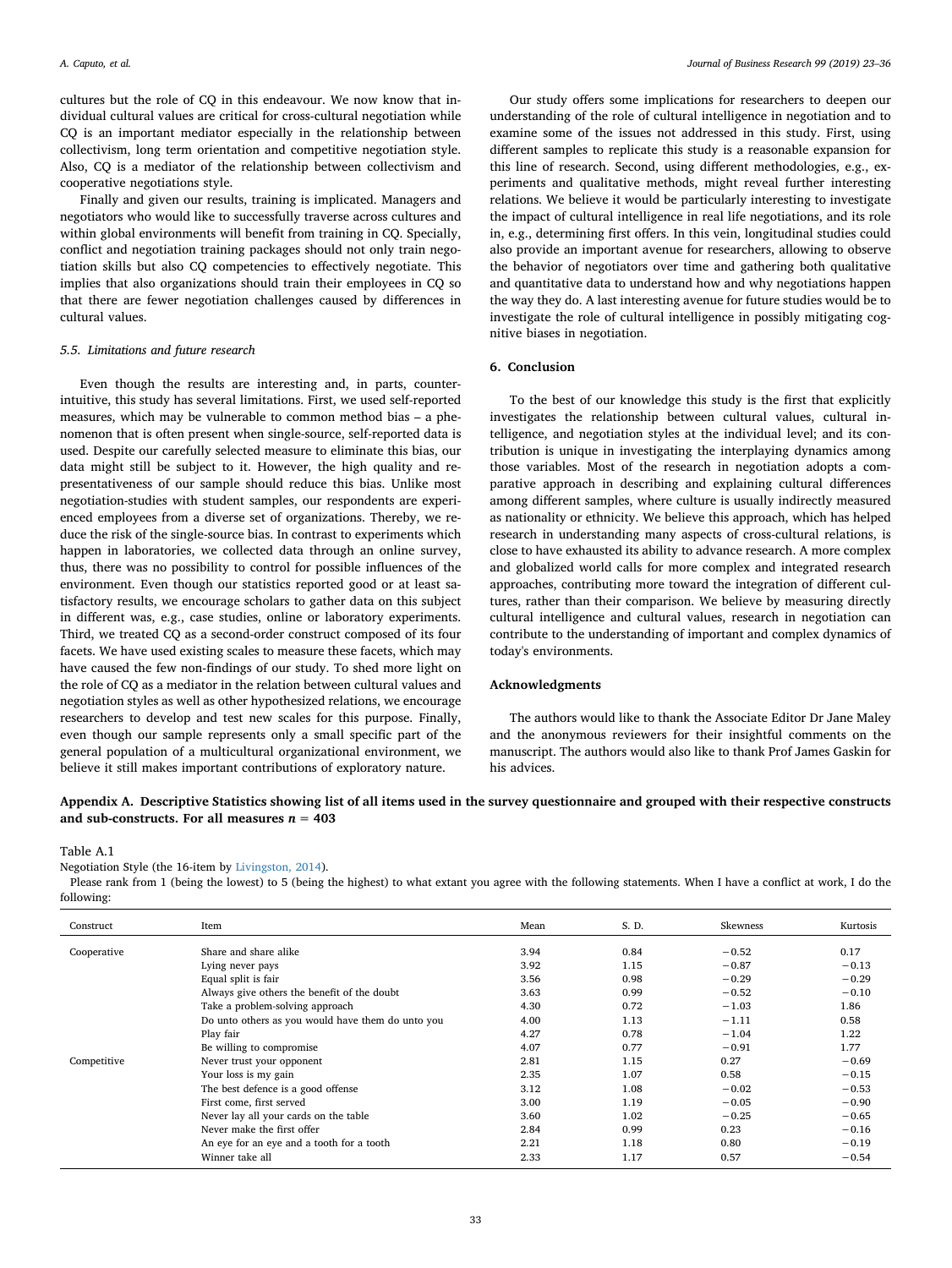#### Table A.2

### Cultural Intelligence ([Ang et al., 2007,](#page-11-3) 20-item CQS scale).

Read each statement and select the response that best describes your capabilities. Select the answer that BEST describes you AS YOU REALLY ARE (1 = strongly disagree;  $5 =$  strongly agree).

| Construct        | Item                                                                                                             | Mean | S. D. | Skewness | Kurtosis |
|------------------|------------------------------------------------------------------------------------------------------------------|------|-------|----------|----------|
| Behavioral CO    | I change my verbal behavior (e.g., accent, tone) when a cross-cultural interaction requires it.                  | 3.50 | 1.14  | $-0.55$  | $-0.41$  |
|                  | I use pause and silence differently to suit different cross-cultural situations.                                 | 3.25 | 1.01  | $-0.25$  | $-0.24$  |
|                  | I vary the rate of my speaking when a cross-cultural situation requires it.                                      | 3.73 | 0.97  | $-0.61$  | 0.12     |
|                  | I change my nonverbal behavior when a cross-cultural situation requires it.                                      | 3.53 | 1.05  | $-0.52$  | $-0.31$  |
|                  | I alter my facial expressions when a cross-cultural interaction requires it.                                     | 3.21 | 1.14  | $-0.18$  | $-0.74$  |
| Cognitive CQ     | I know the legal and economic systems of other cultures.                                                         | 2.70 | 1.11  | 0.35     | $-0.61$  |
|                  | I know the rules (e.g., vocabulary, grammar) of other languages.                                                 | 2.83 | 1.24  | 0.19     | $-0.96$  |
|                  | I know the cultural values and religious beliefs of other cultures.                                              | 3.30 | 1.01  | $-0.25$  | $-0.38$  |
|                  | I know the marriage systems of other cultures.                                                                   | 2.85 | 1.09  | 0.23     | $-0.73$  |
|                  | I know the arts and crafts of other cultures.                                                                    | 2.92 | 1.13  | 0.06     | $-0.80$  |
|                  | I know the rules for expressing nonverbal behaviors in other cultures.                                           | 2.70 | 1.09  | 0.27     | $-0.61$  |
| Metacognitive CQ | I am conscious of the cultural knowledge I use when interacting with people with different cultural backgrounds. | 3.85 | 0.95  | $-0.76$  | 0.35     |
|                  | I adjust my cultural knowledge as I interact with people from a culture that is unfamiliar to me.                | 3.88 | 0.91  | $-0.69$  | 0.27     |
|                  | I am conscious of the cultural knowledge I apply to cross-cultural interactions.                                 | 3.79 | 0.92  | $-0.73$  | 0.56     |
|                  | I check the accuracy of my cultural knowledge as I interact with people from different cultures.                 | 3.73 | 1.01  | $-0.72$  | 0.26     |
| Motivational CO  | I enjoy interacting with people from different cultures.                                                         | 4.17 | 0.89  | $-0.95$  | 0.60     |
|                  | I am confident that I can socialize with locals in a culture that is unfamiliar to me.                           | 3.64 | 1.07  | $-0.60$  | $-0.18$  |
|                  | I am sure I can deal with the stresses of adjusting to a culture that is new to me.                              | 3.75 | 0.95  | $-0.55$  | $-0.09$  |
|                  | I enjoy living in cultures that are unfamiliar to me.                                                            | 3.38 | 1.17  | $-0.33$  | $-0.73$  |
|                  | I am confident that I can get accustomed to the shopping conditions in a different culture.                      | 3.78 | 0.94  | $-0.60$  | 0.06     |

### Table A.3

### Cultural Values (the [Yoo et al., 2011](#page-13-4) 26-item CVSCALE).

Please rank from 1 (being the lowest) to 5 (being the highest) to what extant you agree with the following statements.

| Construct                    | Item                                                                                                      | Mean | S. D. | Skewness | Kurtosis |
|------------------------------|-----------------------------------------------------------------------------------------------------------|------|-------|----------|----------|
| Power Distance               | People in higher positions should make most decisions without consulting people in lower positions.       | 2.13 | 1.02  | 0.78     | 0.17     |
|                              | People in higher positions should not ask the opinions of people in lower positions too frequently.       | 2.03 | 0.97  | 0.79     | 0.10     |
|                              | People in higher positions should avoid social interaction with people in lower positions.                | 1.66 | 1.05  | 1.64     | 1.86     |
|                              | People in lower positions should not disagree with decisions by people in higher positions.               | 1.86 | 0.99  | 1.11     | 0.68     |
|                              | People in higher positions should not delegate important tasks to people in lower positions.              | 2.16 | 1.05  | 0.84     | 0.23     |
| <b>Uncertainty Avoidance</b> | It is important to have instructions spelled out in detail so that I always know what I'm expected to do. | 3.65 | 1.02  | $-0.46$  | $-0.35$  |
|                              | It is important to closely follow instructions and procedures.                                            | 4.06 | 0.79  | $-0.52$  | $-0.05$  |
|                              | Rules and regulations are important because they inform me of what is expected of me.                     | 3.97 | 0.81  | $-0.72$  | 0.66     |
|                              | Standardized work procedures are helpful.                                                                 | 4.23 | 0.73  | $-0.78$  | 0.52     |
|                              | Instructions for operations are important.                                                                | 4.52 | 0.63  | $-1.32$  | 2.64     |
| Collectivism                 | Individuals should sacrifice self-interest for the group.                                                 | 2.92 | 1.00  | 0.03     | $-0.31$  |
|                              | Individuals should stick with the group even through difficulties.                                        | 3.64 | 0.86  | $-0.34$  | $-0.02$  |
|                              | Group welfare is more important than individual rewards.                                                  | 3.34 | 0.93  | $-0.10$  | $-0.18$  |
|                              | Group success is more important than individual success.                                                  | 3.19 | 1.05  | $-0.20$  | $-0.52$  |
|                              | Individuals should only pursue their goals after considering the welfare of the group.                    | 2.99 | 1.00  | 0.04     | $-0.40$  |
|                              | Group loyalty should be encouraged even if individual goals suffer.                                       | 3.29 | 0.96  | $-0.04$  | $-0.36$  |
| Masculinity                  | It is more important for men to have a professional career than it is for women.                          | 1.78 | 1.16  | 1.33     | 0.63     |
|                              | Men usually solve problems with logical analysis; women usually solve problems with intuition.            | 2.17 | 1.17  | 0.67     | $-0.52$  |
|                              | Solving difficult problems usually requires an active, forcible approach, which is typical of men.        | 2.30 | 1.22  | 0.47     | $-0.94$  |
|                              | There are some jobs that a man can always do better than a woman.                                         | 2.56 | 1.35  | 0.32     | $-1.18$  |
| Long-term orientation        | Careful management of money (Thrift)                                                                      | 4.07 | 0.77  | $-0.87$  | 1.57     |
|                              | Going on resolutely in spite of opposition (Persistence)                                                  | 3.61 | 0.89  | $-0.44$  | 0.23     |
|                              | Personal steadiness and stability                                                                         | 4.13 | 0.76  | $-0.46$  | $-0.21$  |
|                              | Long-term planning                                                                                        | 4.25 | 0.76  | $-0.75$  | 0.21     |
|                              | Giving up today's fun for success in the future                                                           | 3.16 | 1.03  | $-0.11$  | $-0.43$  |
|                              | Working hard for success in the future                                                                    | 4.29 | 0.77  | $-0.94$  | 0.64     |
|                              |                                                                                                           |      |       |          |          |

### **References**

- <span id="page-11-0"></span>[Adair, W. L., & Brett, J. M. \(2005\). The negotiation dance: Time, culture, and behavioral](http://refhub.elsevier.com/S0148-2963(19)30101-8/rf0005) [sequences in negotiation.](http://refhub.elsevier.com/S0148-2963(19)30101-8/rf0005) *Organization Science, 16*(1), 33–51.
- <span id="page-11-1"></span>[Adair, W. L., Hideg, I., & Spence, J. R. \(2013\). The culturally intelligent team the impact](http://refhub.elsevier.com/S0148-2963(19)30101-8/rf0010) [of team cultural intelligence and cultural heterogeneity on team shared values.](http://refhub.elsevier.com/S0148-2963(19)30101-8/rf0010) *[Journal of Cross-Cultural Psychology, 44](http://refhub.elsevier.com/S0148-2963(19)30101-8/rf0010)*(6), 941–962.
- <span id="page-11-8"></span>[Amanatullah, E. T., & Morris, M. W. \(2010\). Negotiating gender roles: Gender differences](http://refhub.elsevier.com/S0148-2963(19)30101-8/rf2015) [in assertive negotiating are mediated by women's fear of backlash and attenuated](http://refhub.elsevier.com/S0148-2963(19)30101-8/rf2015) when negotiating on behalf of others. *[Journal of personality and social psychology,](http://refhub.elsevier.com/S0148-2963(19)30101-8/rf2015) 98*[\(2\), 256.](http://refhub.elsevier.com/S0148-2963(19)30101-8/rf2015)
- <span id="page-11-6"></span>[Andrews, L., & Bianchi, C. \(2013\). Consumer internet purchasing behavior in Chile.](http://refhub.elsevier.com/S0148-2963(19)30101-8/rf0015) *[Journal of Business Research, 66](http://refhub.elsevier.com/S0148-2963(19)30101-8/rf0015)*(10), 1791–1799.

<span id="page-11-3"></span>Ang, S., Van Dyne, L., Koh, C., ng, K. Y., Templer, K. J., Tay, C., & Chandrasekar, N. A.

(2007). Cultural intelligence: Its measurement and effects on cultural judgment and decision making, cultural adaptation and task performance. *Management and Organization Review, 3*(3), 335–371. [https://doi.org/10.1111/j.1740-8784.2007.](https://doi.org/10.1111/j.1740-8784.2007.00082.x) [00082.x.](https://doi.org/10.1111/j.1740-8784.2007.00082.x)

- <span id="page-11-4"></span>[Aycan, Z., & Gelfand, M. J. \(2012\). Cross-cultural organizational psychology.](http://refhub.elsevier.com/S0148-2963(19)30101-8/rf2010) *The Oxford [handbook of organizational psychology, 2](http://refhub.elsevier.com/S0148-2963(19)30101-8/rf2010)*, 1103–1160.
- <span id="page-11-2"></span>[Banai, M., Stefanidis, A., Shetach, A., & Özbek, M. F. \(2014\). Attitudes toward ethically](http://refhub.elsevier.com/S0148-2963(19)30101-8/rf2005) [questionable negotiation tactics: A two-country study.](http://refhub.elsevier.com/S0148-2963(19)30101-8/rf2005) *Journal of business ethics, 123*[\(4\), 669–685](http://refhub.elsevier.com/S0148-2963(19)30101-8/rf2005).
- <span id="page-11-7"></span>[Baron, R. M., & Kenny, D. A. \(1986\). The moderator-mediator variable distinction in](http://refhub.elsevier.com/S0148-2963(19)30101-8/rf0025) [social psychological research: Conceptual, strategic, and statistical considerations.](http://refhub.elsevier.com/S0148-2963(19)30101-8/rf0025) *[Journal of Personality and Social Psychology, 51](http://refhub.elsevier.com/S0148-2963(19)30101-8/rf0025)*(6), 1173–1182.
- <span id="page-11-5"></span>Barry, B., & Friedman, R. A. (1998). Bargainer characteristics in distributive and integrative negotiation. *Journal of Personality and Social Psychology, 74*(2), 345–359. [https://doi.org/10.1037/0022-3514.74.2.345.](https://doi.org/10.1037/0022-3514.74.2.345)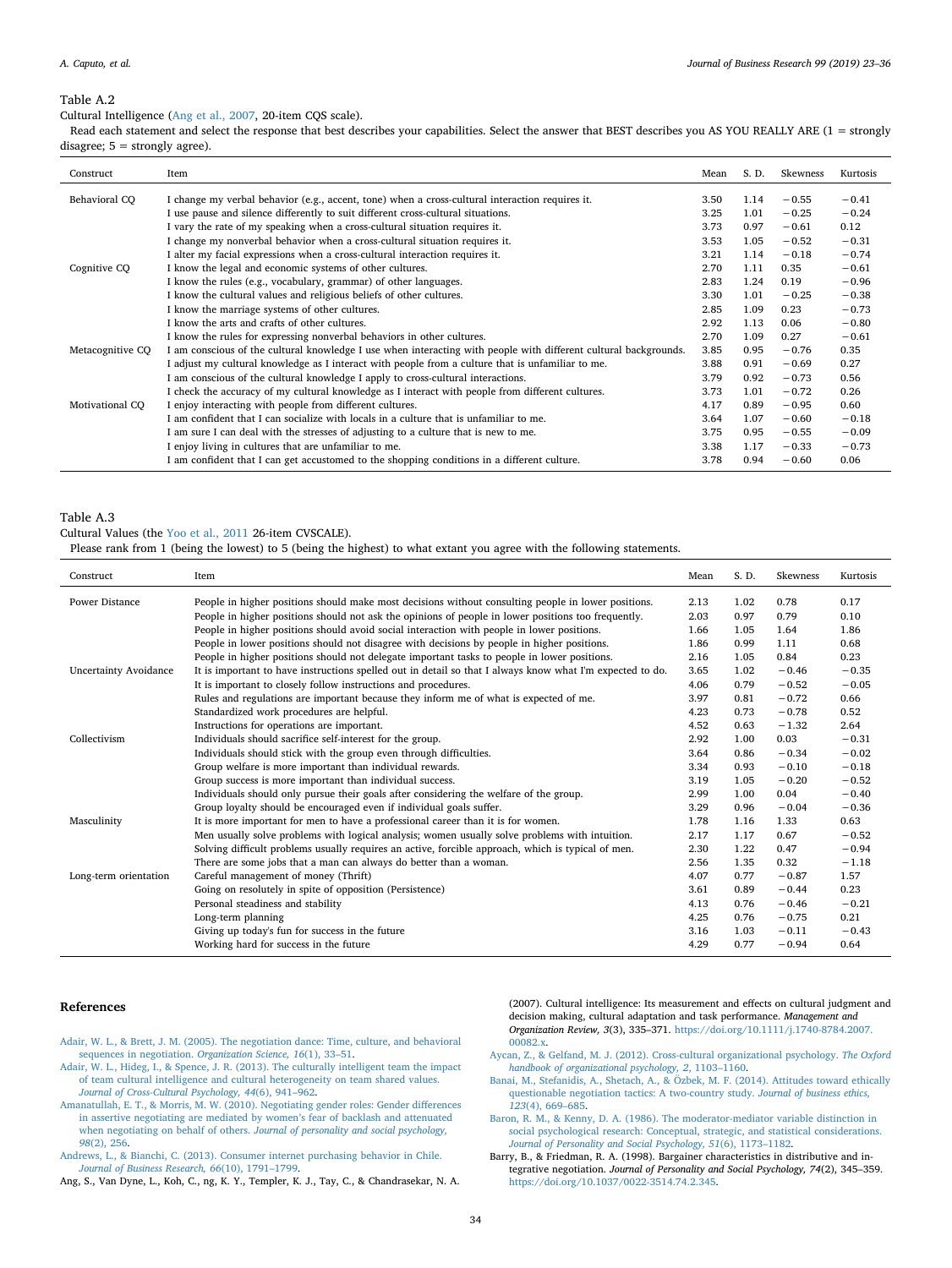<span id="page-12-34"></span>[Berinsky, A. J., Margolis, M. F., & Sances, M. W. \(2014\). Separating the shirkers from the](http://refhub.elsevier.com/S0148-2963(19)30101-8/rf0035) [workers? Making sure respondents pay attention on self-administered surveys.](http://refhub.elsevier.com/S0148-2963(19)30101-8/rf0035) *[American Journal of Political Science, 58](http://refhub.elsevier.com/S0148-2963(19)30101-8/rf0035)*(3), 739–753.

- <span id="page-12-55"></span>[Bollen, K. A., & Stine, R. A. \(1992\). Bootstrapping goodness-of-fit measures in structural](http://refhub.elsevier.com/S0148-2963(19)30101-8/rf0040) equation models. *[Sociological Methods & Research, 21](http://refhub.elsevier.com/S0148-2963(19)30101-8/rf0040)*(2), 205–229.
- <span id="page-12-32"></span>Brett, J. M. (2007). *[Negotiating globally: How to negotiate deals, resolve disputes, and make](http://refhub.elsevier.com/S0148-2963(19)30101-8/rf0045) [decisions across cultural boundaries.](http://refhub.elsevier.com/S0148-2963(19)30101-8/rf0045)* San Francisco, CA: Jossey-Bass.
- <span id="page-12-5"></span>Brett, J. M., & Okumura, T. (1998). Inter- and intracultural negotiation: U.S. and Japanese negotiators. *Academy of Management Journal, 41*(5), 495–510. [https://doi.org/10.](https://doi.org/10.2307/256938) [2307/256938.](https://doi.org/10.2307/256938)
- <span id="page-12-64"></span>[Bücker, J., Furrer, O., & Peeters Weem, T. \(2016\). Robustness and cross-cultural](http://refhub.elsevier.com/S0148-2963(19)30101-8/rf0055) [equivalence of the Cultural Intelligence Scale \(CQS\).](http://refhub.elsevier.com/S0148-2963(19)30101-8/rf0055) *Journal of Global Mobility: The [Home of Expatriate Management Research, 4](http://refhub.elsevier.com/S0148-2963(19)30101-8/rf0055)*(3), 300–325.
- <span id="page-12-28"></span>Cai, D. A., Wilson, S. R., & Drake, L. E. (2000). Culture in the context of intercultural negotiation: Individualism-collectivism and paths to integrative agreements. *Human Communication Research, 26*(4), 591–617. [https://doi.org/10.1111/j.1468-2958.](https://doi.org/10.1111/j.1468-2958.2000.tb00770.x) [2000.tb00770.x](https://doi.org/10.1111/j.1468-2958.2000.tb00770.x).
- <span id="page-12-7"></span>Caputo, A. (2016). Overcoming judgmental biases in negotiations: A scenario-based survey analysis on third party direct intervention. *Journal of Business Research, 69*(10), 4304–4312. <https://doi.org/10.1016/j.jbusres.2016.04.004>.
- <span id="page-12-10"></span>Caputo, A., Ayoko, O. B., & Amoo, N. (2018). The moderating role of cultural intelligence in the relationship between cultural orientations and conflict management styles. *Journal of Business Research, 89*, 10–20. [https://doi.org/10.1016/j.jbusres.2018.03.](https://doi.org/10.1016/j.jbusres.2018.03.042)  $042$
- <span id="page-12-56"></span>[Cheung, G. W., & Lau, R. S. \(2008\). Testing mediation and suppression effects of latent](http://refhub.elsevier.com/S0148-2963(19)30101-8/rf0075) [variables: Bootstrapping with structural equation models.](http://refhub.elsevier.com/S0148-2963(19)30101-8/rf0075) *Organizational Research Methods, 11*[\(2\), 296–325](http://refhub.elsevier.com/S0148-2963(19)30101-8/rf0075).
- <span id="page-12-59"></span>[Cohen, J. \(1992\). A power primer.](http://refhub.elsevier.com/S0148-2963(19)30101-8/rf0080) *Psychological Bulletin, 112*(1), 155.
- <span id="page-12-15"></span>[De Dreu, C. K. W., & Boles, T. L. \(1998\). Share and share alike or winner take all?: The](http://refhub.elsevier.com/S0148-2963(19)30101-8/rf0085) [influence of social value orientation upon choice and recall of negotiation heuristics.](http://refhub.elsevier.com/S0148-2963(19)30101-8/rf0085) *[Organizational Behavior and Human Decision Processes, 76](http://refhub.elsevier.com/S0148-2963(19)30101-8/rf0085)*(3), 253–276.
- <span id="page-12-9"></span>Earley, P. C., & Ang, S. (2003). *[Cultural intelligence: Individual interactions across cultures.](http://refhub.elsevier.com/S0148-2963(19)30101-8/rf0095)* [Stanford, CA: Stanford University Press](http://refhub.elsevier.com/S0148-2963(19)30101-8/rf0095).
- <span id="page-12-8"></span>[Elfenbein, H. A. \(2015\). Individual differences in negotiation a nearly abandoned pursuit](http://refhub.elsevier.com/S0148-2963(19)30101-8/rf0100) revived. *[Current Directions in Psychological Science, 24](http://refhub.elsevier.com/S0148-2963(19)30101-8/rf0100)*(2), 131–136.
- <span id="page-12-41"></span>[Farrell, A. M. \(2010\). Insufficient discriminant validity: A comment on Bove, Pervan,](http://refhub.elsevier.com/S0148-2963(19)30101-8/rf0105) Beatty, and Shiu (2009). *[Journal of Business Research, 63](http://refhub.elsevier.com/S0148-2963(19)30101-8/rf0105)*(3), 324–327.
- <span id="page-12-40"></span>[Fornell, C., & Larcker, D. F. \(1981\). Structural equation models with unobservable vari](http://refhub.elsevier.com/S0148-2963(19)30101-8/rf0110)[ables and measurement error: Algebra and statistics.](http://refhub.elsevier.com/S0148-2963(19)30101-8/rf0110) *Journal of Marketing Research,* [382–388](http://refhub.elsevier.com/S0148-2963(19)30101-8/rf0110).
- <span id="page-12-53"></span>[Fritz, M. S., & MacKinnon, D. P. \(2007\). Required sample size to detect the mediated](http://refhub.elsevier.com/S0148-2963(19)30101-8/rf0115) effect. *[Psychological Science, 18](http://refhub.elsevier.com/S0148-2963(19)30101-8/rf0115)*(3), 233–239.
- <span id="page-12-60"></span>[Gabrielidis, C., Stephan, W. G., Ybarra, O., Pearson, V. M. D. S., & Villareal, L. \(1997\).](http://refhub.elsevier.com/S0148-2963(19)30101-8/rf0120) [Preferred styles of conflict resolution Mexico and the United States.](http://refhub.elsevier.com/S0148-2963(19)30101-8/rf0120) *Journal of Cross-[Cultural Psychology, 28](http://refhub.elsevier.com/S0148-2963(19)30101-8/rf0120)*(6), 661–677.
- <span id="page-12-19"></span>[Gelfand, M. J., Brett, J. M., Gunia, B. C., Imai, L., Huang, T.-J., & Hsu, B.-F. \(2013\).](http://refhub.elsevier.com/S0148-2963(19)30101-8/rf0125) [Toward a culture-by-context perspective on negotiation: Negotiating teams in the](http://refhub.elsevier.com/S0148-2963(19)30101-8/rf0125) United States and Taiwan. *[Journal of Applied Psychology, 98](http://refhub.elsevier.com/S0148-2963(19)30101-8/rf0125)*(3), 504.
- <span id="page-12-20"></span>[Gelfand, M. J., & Christakopoulou, S. \(1999\). Culture and negotiator cognition: Judgment](http://refhub.elsevier.com/S0148-2963(19)30101-8/rf0130) [accuracy and negotiation processes in individualistic and collectivistic cultures.](http://refhub.elsevier.com/S0148-2963(19)30101-8/rf0130) *[Organizational Behavior and Human Decision Processes, 79](http://refhub.elsevier.com/S0148-2963(19)30101-8/rf0130)*(3), 248–269.
- <span id="page-12-26"></span>Graf, A., Koeszegi, S. T., & Pesendorfer, E.-M. (2012). Cross-cultural negotiations and power distance: Strategies applied by Asian and European buyers and sellers in electronic negotiations. *Nankai Business Review International, 3*(3), 242–256. [https://](https://doi.org/10.1108/20408741211264567) [doi.org/10.1108/20408741211264567](https://doi.org/10.1108/20408741211264567).
- <span id="page-12-27"></span>[Graham, J. L., Kim, D. K., Lin, C.-Y., & Robinson, M. \(1988\). Buyer-seller negotiations](http://refhub.elsevier.com/S0148-2963(19)30101-8/rf0140) [around the Pacific Rim: Differences in fundamental exchange processes.](http://refhub.elsevier.com/S0148-2963(19)30101-8/rf0140) *Journal of [Consumer Research, 15](http://refhub.elsevier.com/S0148-2963(19)30101-8/rf0140)*(1), 48–54.
- <span id="page-12-3"></span>[Groves, K. S., Feyerherm, A., & Gu, M. \(2015\). Examining cultural intelligence and cross](http://refhub.elsevier.com/S0148-2963(19)30101-8/rf0145)cultural negotiation effectiveness. *[Journal of Management Education, 39](http://refhub.elsevier.com/S0148-2963(19)30101-8/rf0145)*(2), 209–243.
- <span id="page-12-30"></span>Groves, K. S., & Feyerherm, A. E. (2011). Leader cultural intelligence in context: Testing the moderating effects of team cultural diversity on leader and team performance. *Group & Organization Management, 36*(5), 535–566. [https://doi.org/10.1177/](https://doi.org/10.1177/1059601111415664) [1059601111415664.](https://doi.org/10.1177/1059601111415664)
- <span id="page-12-1"></span>[Gunia, B. C., Brett, J. M., & Gelfand, M. J. \(2016\). The science of culture and negotiation.](http://refhub.elsevier.com/S0148-2963(19)30101-8/rf0155) *[Current Opinion in Psychology, 8](http://refhub.elsevier.com/S0148-2963(19)30101-8/rf0155)*, 78–83.
- <span id="page-12-18"></span>[Gunkel, M., Schlaegel, C., & Taras, V. \(2016\). Cultural values, emotional intelligence, and](http://refhub.elsevier.com/S0148-2963(19)30101-8/rf0160) [conflict handling styles: A global study.](http://refhub.elsevier.com/S0148-2963(19)30101-8/rf0160) *Journal of World Business, 51*(4), 568–585.
- <span id="page-12-38"></span>[Hair, J. F., Jr., Hult, G. T. M., Ringle, C., & Sarstedt, M. \(2016\).](http://refhub.elsevier.com/S0148-2963(19)30101-8/rf0165) *A primer on partial least [squares structural equation modeling \(PLS-SEM\).](http://refhub.elsevier.com/S0148-2963(19)30101-8/rf0165)* Sage Publications.
- <span id="page-12-17"></span>[Harinck, F., & De Dreu, C. K. W. \(2004\). Negotiating interests or values and reaching](http://refhub.elsevier.com/S0148-2963(19)30101-8/rf0170) [integrative agreements: The importance of time pressure and temporary impasses.](http://refhub.elsevier.com/S0148-2963(19)30101-8/rf0170) *[European Journal of Social Psychology, 34](http://refhub.elsevier.com/S0148-2963(19)30101-8/rf0170)*(5), 595–611.
- <span id="page-12-54"></span>[Hayes, A. F. \(2009\). Beyond Baron and Kenny: Statistical mediation analysis in the new](http://refhub.elsevier.com/S0148-2963(19)30101-8/rf0175) millennium. *[Communication Monographs, 76](http://refhub.elsevier.com/S0148-2963(19)30101-8/rf0175)*(4), 408–420.
- <span id="page-12-49"></span>Hayes, A. F. (2018). Partial, conditional, and moderated moderated mediation: Quantification, inference, and interpretation. *Communication Monographs, 85*(1), 4–40. [https://doi.org/10.1080/03637751.2017.1352100.](https://doi.org/10.1080/03637751.2017.1352100)
- <span id="page-12-22"></span>Hofstede, G. (1980). Culture's consequences: International differences in work-related values. *Cross-cultural research and methodology series*[https://doi.org/10.5465/AME.](https://doi.org/10.5465/AME.2004.12689661) [2004.12689661](https://doi.org/10.5465/AME.2004.12689661).
- <span id="page-12-24"></span>Hofstede, G. (2001). *[Culture's consequences: Comparing values, behaviors, institutions and](http://refhub.elsevier.com/S0148-2963(19)30101-8/rf0190) [organizations across nations.](http://refhub.elsevier.com/S0148-2963(19)30101-8/rf0190)* Beverly Hills, CA: Sage.
- <span id="page-12-25"></span>[Hofstede, G. \(2011\). Dimensionalizing cultures: The Hofstede model in context.](http://refhub.elsevier.com/S0148-2963(19)30101-8/rf0195) *Online [Readings in Psychology and Culture, 2](http://refhub.elsevier.com/S0148-2963(19)30101-8/rf0195)*(1), 8.
- <span id="page-12-42"></span>[Hooper, D., Coughlan, J., & Mullen, M. \(2008\). Structural equation modelling: Guidelines](http://refhub.elsevier.com/S0148-2963(19)30101-8/rf0200)

for determining model fit. *[Electronic Journal of Business Research Methods, 6](http://refhub.elsevier.com/S0148-2963(19)30101-8/rf0200)*(1), [53–60](http://refhub.elsevier.com/S0148-2963(19)30101-8/rf0200).

- <span id="page-12-21"></span>[House, R. J., Hanges, P. J., Javidan, M., Dorfman, P. W., & Gupta, V. \(2004\).](http://refhub.elsevier.com/S0148-2963(19)30101-8/rf0205) *Culture, [leadership, and organizations: The GLOBE study of 62 societies.](http://refhub.elsevier.com/S0148-2963(19)30101-8/rf0205)* Sage Publications.
- <span id="page-12-45"></span>[Hu, L., & Bentler, P. M. \(1999\). Cutoff criteria for fit indexes in covariance structure](http://refhub.elsevier.com/S0148-2963(19)30101-8/rf0210) [analysis: Conventional criteria versus new alternatives.](http://refhub.elsevier.com/S0148-2963(19)30101-8/rf0210) *Structural Equation Modeling: [A Multidisciplinary Journal, 6](http://refhub.elsevier.com/S0148-2963(19)30101-8/rf0210)*(1), 1–55.
- <span id="page-12-4"></span>Imai, L., & Gelfand, M. J. (2010). The culturally intelligent negotiator: The impact of cultural intelligence (CQ) on negotiation sequences and outcomes. *Organizational Behavior and Human Decision Processes, 112*(2), 83–98. [https://doi.org/10.1016/j.](https://doi.org/10.1016/j.obhdp.2010.02.001) [obhdp.2010.02.001](https://doi.org/10.1016/j.obhdp.2010.02.001).
- <span id="page-12-43"></span>[Jaccard, J., Wan, C. K., & Jaccard, J. \(1996\).](http://refhub.elsevier.com/S0148-2963(19)30101-8/rf0220) *LISREL approaches to interaction effects in [multiple regression.](http://refhub.elsevier.com/S0148-2963(19)30101-8/rf0220)* Sage.
- <span id="page-12-33"></span>[Jehn, K. A. \(1995\). A multimethod examination of the benefits and detriments of in](http://refhub.elsevier.com/S0148-2963(19)30101-8/rf0225)tragroup conflict. *[Administrative Science Quarterly, 40](http://refhub.elsevier.com/S0148-2963(19)30101-8/rf0225)*(2), 256–282.
- <span id="page-12-51"></span>[Kenny, D. A. \(2008\). Reflections on mediation.](http://refhub.elsevier.com/S0148-2963(19)30101-8/rf0230) *Organizational Research Methods, 11*(2), [353–358](http://refhub.elsevier.com/S0148-2963(19)30101-8/rf0230).
- <span id="page-12-62"></span>[Kim, Y. J., & Van Dyne, L. \(2012\). Cultural intelligence and international leadership](http://refhub.elsevier.com/S0148-2963(19)30101-8/rf0235) [potential: The importance of contact for members of the majority.](http://refhub.elsevier.com/S0148-2963(19)30101-8/rf0235) *Applied Psychology, 61*[\(2\), 272–294.](http://refhub.elsevier.com/S0148-2963(19)30101-8/rf0235)
- <span id="page-12-23"></span>[Kirkman, B. L., Lowe, K. B., & Gibson, C. B. \(2006\). A quarter century of culture's con](http://refhub.elsevier.com/S0148-2963(19)30101-8/rf0240)[sequences: A review of empirical research incorporating Hofstede's cultural values](http://refhub.elsevier.com/S0148-2963(19)30101-8/rf0240) framework. *[Journal of International Business Studies, 37](http://refhub.elsevier.com/S0148-2963(19)30101-8/rf0240)*(3), 285–320.

<span id="page-12-44"></span>Kline, R. B. (2015). *[Principles and practice of structural equation modeling.](http://refhub.elsevier.com/S0148-2963(19)30101-8/rf0245)* Guilford [Publications](http://refhub.elsevier.com/S0148-2963(19)30101-8/rf0245).

- <span id="page-12-14"></span>[Kong, D. T., Dirks, K. T., & Ferrin, D. L. \(2014\). Interpersonal trust within negotiations:](http://refhub.elsevier.com/S0148-2963(19)30101-8/rf0250) [Meta-analytic evidence, critical contingencies, and directions for future research.](http://refhub.elsevier.com/S0148-2963(19)30101-8/rf0250) *[Academy of Management Journal, 57](http://refhub.elsevier.com/S0148-2963(19)30101-8/rf0250)*(5), 1235–1255.
- <span id="page-12-63"></span>[Koo Moon, H., Kwon Choi, B., & Shik Jung, J. \(2012\). Previous international experience,](http://refhub.elsevier.com/S0148-2963(19)30101-8/rf0255) [cross-cultural training, and expatriates' cross-cultural adjustment: Effects of cultural](http://refhub.elsevier.com/S0148-2963(19)30101-8/rf0255) intelligence and goal orientation. *[Human Resource Development Quarterly, 23](http://refhub.elsevier.com/S0148-2963(19)30101-8/rf0255)*(3), [285–330](http://refhub.elsevier.com/S0148-2963(19)30101-8/rf0255).
- <span id="page-12-58"></span>[Koopman, J., Howe, M., Hollenbeck, J. R., & Sin, H.-P. \(2015\). Small sample mediation](http://refhub.elsevier.com/S0148-2963(19)30101-8/rf0260) [testing: Misplaced confidence in bootstrapped confidence intervals.](http://refhub.elsevier.com/S0148-2963(19)30101-8/rf0260) *Journal of Applied [Psychology, 100](http://refhub.elsevier.com/S0148-2963(19)30101-8/rf0260)*(1), 194.
- <span id="page-12-0"></span>Lax, D. A., & Sebenius, J. K. (1986). *[The manager as negotiator: Bargaining for cooperation](http://refhub.elsevier.com/S0148-2963(19)30101-8/rf0265) and competitive gain.* [New York: Macmillan.](http://refhub.elsevier.com/S0148-2963(19)30101-8/rf0265)
- <span id="page-12-16"></span>[Lewicki, R. J., & Robinson, R. J. \(1998\). Ethical and unethical bargaining tactics: An](http://refhub.elsevier.com/S0148-2963(19)30101-8/rf0270) empirical study. *[Journal of Business Ethics, 17](http://refhub.elsevier.com/S0148-2963(19)30101-8/rf0270)*(6), 665–682.
- <span id="page-12-12"></span>[Lewicki, R. J., Saunders, D., & Barry, B. \(2014\).](http://refhub.elsevier.com/S0148-2963(19)30101-8/rf0275) *Negotiation* (7th ed.). New York: McGraw [Hill](http://refhub.elsevier.com/S0148-2963(19)30101-8/rf0275).
- <span id="page-12-6"></span>[Liu, L. A., Chua, C. H., & Stahl, G. K. \(2010\). Quality of communication experience:](http://refhub.elsevier.com/S0148-2963(19)30101-8/rf0280) [Definition, measurement, and implications for intercultural negotiations.](http://refhub.elsevier.com/S0148-2963(19)30101-8/rf0280) *Journal of [Applied Psychology, 95](http://refhub.elsevier.com/S0148-2963(19)30101-8/rf0280)*(3), 469.
- <span id="page-12-37"></span>[Livingston, B. A. \(2014\). Bargaining behind the scenes spousal negotiation, labor, and](http://refhub.elsevier.com/S0148-2963(19)30101-8/rf0285) work–family burnout. *[Journal of Management, 40](http://refhub.elsevier.com/S0148-2963(19)30101-8/rf0285)*(4), 949–977.
- <span id="page-12-57"></span>[Lockwood, C. M., & MacKinnon, D. P. \(1998\). Bootstrapping the standard error of the](http://refhub.elsevier.com/S0148-2963(19)30101-8/rf0290) mediated effect. *[Proceedings of the 23rd annual meeting of SAS Users Group International](http://refhub.elsevier.com/S0148-2963(19)30101-8/rf0290)*  $(pn. 997-1002)$ .
- <span id="page-12-31"></span>[Mannix, E., & Neale, M. A. \(2005\). What differences make a difference? The promise and](http://refhub.elsevier.com/S0148-2963(19)30101-8/rf0295) [reality of diverse teams in organizations.](http://refhub.elsevier.com/S0148-2963(19)30101-8/rf0295) *Psychological Science in the Public Interest, 6*[\(2\), 31–55.](http://refhub.elsevier.com/S0148-2963(19)30101-8/rf0295)
- <span id="page-12-46"></span>[Marsh, H. W., & Hocevar, D. \(1985\). Application of confirmatory factor analysis to the](http://refhub.elsevier.com/S0148-2963(19)30101-8/rf0300) [study of self-concept: First-and higher order factor models and their invariance across](http://refhub.elsevier.com/S0148-2963(19)30101-8/rf0300) groups. *[Psychological Bulletin, 97](http://refhub.elsevier.com/S0148-2963(19)30101-8/rf0300)*(3), 562.

<span id="page-12-47"></span>[McIver, J., & Carmines, E. G. \(1981\).](http://refhub.elsevier.com/S0148-2963(19)30101-8/rf0305) *Unidimensional scaling. Vol. 24*. Sage.

- <span id="page-12-61"></span>[Miles, E. W., & Clenney, E. F. \(2010\). Gender differences in negotiation: A status char](http://refhub.elsevier.com/S0148-2963(19)30101-8/rf0310)acteristics theory view. *[Negotiation and Conflict Management Research, 3](http://refhub.elsevier.com/S0148-2963(19)30101-8/rf0310)*(2), 130–144.
- <span id="page-12-29"></span>Nelson, N., Bronstein, I., Shacham, R., & Ben-Ari, R. (2015). The power to oblige: Power, gender, negotiation behaviors, and their consequences. *Negotiation and Conflict Management Research, 8*(1), 1–24. <https://doi.org/10.1111/ncmr.12045>.
- <span id="page-12-39"></span>[Nunnally, J. C., & Bernstein, I. H. \(1994\). Psychometric theory.](http://refhub.elsevier.com/S0148-2963(19)30101-8/rf0320) *McGraw-Hill series in psychology: Vol. 3*[. New York: McGraw-Hill](http://refhub.elsevier.com/S0148-2963(19)30101-8/rf0320).
- <span id="page-12-2"></span>[Ogliastri, E., & Quintanilla, C. \(2016\). Building cross-cultural negotiation prototypes in](http://refhub.elsevier.com/S0148-2963(19)30101-8/rf0325) [Latin American contexts from foreign executives' perceptions.](http://refhub.elsevier.com/S0148-2963(19)30101-8/rf0325) *Journal of Business Research, 69*[\(2\), 452–458](http://refhub.elsevier.com/S0148-2963(19)30101-8/rf0325).
- <span id="page-12-13"></span>Olekalns, M., & Smith, P. (2003). Social motives in negotiation: The relationships between dyad composition, negotiation processes and outcomes. *International Journal of Conflict Management, 14*(3/4), 233–254. [https://doi.org/10.1037//lk122-3514.78.5.](https://doi.org/10.1037//lk122-3514.78.5.889) [889](https://doi.org/10.1037//lk122-3514.78.5.889).
- <span id="page-12-11"></span>[Ott, D. L., & Michailova, S. \(2018\). Cultural intelligence: A review and new research](http://refhub.elsevier.com/S0148-2963(19)30101-8/rf0335) avenues. *[International Journal of Management Reviews, 20](http://refhub.elsevier.com/S0148-2963(19)30101-8/rf0335)*(1), 99–119.
- <span id="page-12-48"></span>[Pappas, N. \(2018\). Hotel decision-making during multiple crises: A chaordic perspective.](http://refhub.elsevier.com/S0148-2963(19)30101-8/rf0340) *[Tourism Management, 68](http://refhub.elsevier.com/S0148-2963(19)30101-8/rf0340)*, 450–464.
- <span id="page-12-35"></span>[Paulhus, D. L. \(1991\). Measurement and control of response bias. In J. P. Robinson, P. R.](http://refhub.elsevier.com/S0148-2963(19)30101-8/rf0345) Shaver, & L. S. Wrightsman (Vol. Eds.), *[Measures of personality and social psychological](http://refhub.elsevier.com/S0148-2963(19)30101-8/rf0345) attitudes:* . *Vol. 1*. *[Measures of social psychological attitudes](http://refhub.elsevier.com/S0148-2963(19)30101-8/rf0345)* (pp. 17–59). San Diego, CA, [US: Academic Press](http://refhub.elsevier.com/S0148-2963(19)30101-8/rf0345).
- <span id="page-12-36"></span>[Podsakoff, P. M., MacKenzie, S. B., Lee, J.-Y., & Podsakoff, N. P. \(2003\). Common method](http://refhub.elsevier.com/S0148-2963(19)30101-8/rf0350) [biases in behavioral research: A critical review of the literature and recommended](http://refhub.elsevier.com/S0148-2963(19)30101-8/rf0350) remedies. *[Journal of Applied Psychology, 88](http://refhub.elsevier.com/S0148-2963(19)30101-8/rf0350)*(5), 879.
- <span id="page-12-52"></span>[Preacher, K. J., & Hayes, A. F. \(2004\). SPSS and SAS procedures for estimating indirect](http://refhub.elsevier.com/S0148-2963(19)30101-8/rf0355) effects in simple mediation models. *[Behavior Research Methods, Instruments, &](http://refhub.elsevier.com/S0148-2963(19)30101-8/rf0355) [Computers, 36](http://refhub.elsevier.com/S0148-2963(19)30101-8/rf0355)*(4), 717–731.
- <span id="page-12-50"></span>[Preacher, K. J., Rucker, D. D., & Hayes, A. F. \(2007\). Addressing moderated mediation](http://refhub.elsevier.com/S0148-2963(19)30101-8/rf0360) [hypotheses: Theory, methods, and prescriptions.](http://refhub.elsevier.com/S0148-2963(19)30101-8/rf0360) *Multivariate Behavioral Research,*